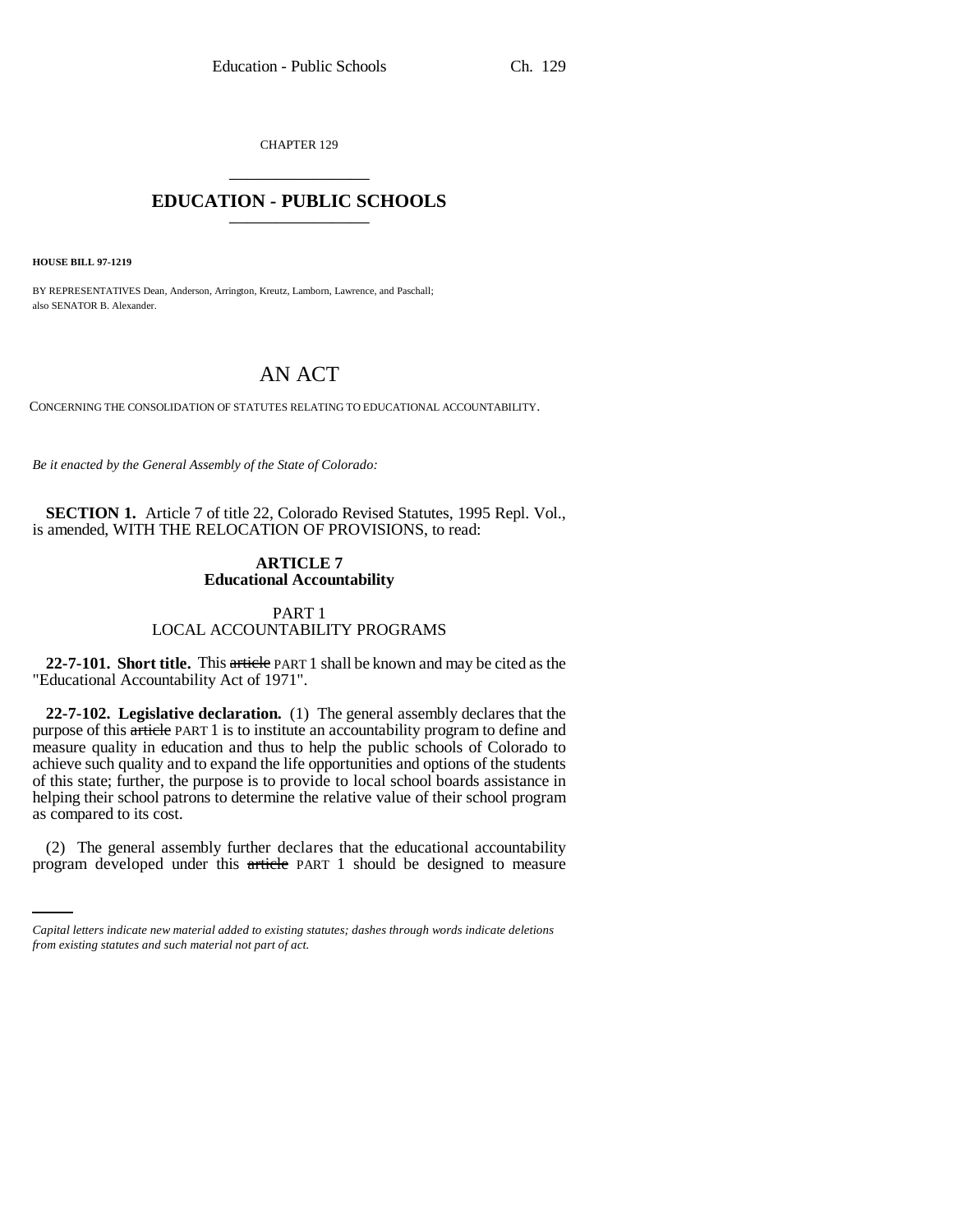#### Ch. 129 Education - Public Schools

objectively the adequacy and efficiency of the educational programs offered by the public schools. The program should begin by developing broad goals and specific performance objectives for the educational process and by identifying the activities of schools which can advance students toward these goals and objectives. The program should then develop a means for evaluating the achievements and performance of students. It is the belief of the general assembly that, in developing the evaluation mechanism, the following approaches, as a minimum, should be explored:

(a) Means for determining whether decisions affecting the educational process are advancing or impeding student achievement;

(b) Appropriate testing procedures to provide relevant comparative data at least in the fields of reading, language skills, and mathematical skills;

(c) The role of the department of education in assisting school districts to strengthen their educational programs;

(d) Reporting to students, parents, boards of education, educators, and the general public on the educational performance of the public schools and providing data for the appraisal of such performance; and

(e) Provision of information which could help school districts to increase their efficiency in using available financial resources.

**22-7-103. State board of education - duties - sunset review of advisory** committee to board. (1) The state board of education shall develop a state accountability program, which:

(a) Describes and provides for implementation of a procedure for the continuous examination and improvement of the goals for education in this state;

(b) Identifies performance objectives which will lead directly to the achievement of the stated goals;

(c) Adopts a procedure for determining the extent to which local school districts accomplish their performance objectives. Evaluation instruments, including appropriate tests, shall be developed under the authority of this article to provide the evaluation required, but standardized tests shall not be the sole means developed to provide such evaluation.

(d) Recommends a procedure and timetable for the establishment of local accountability programs.

(2) The state board of education shall adopt rules and regulations for the implementation of this article.

(3) (a) There is hereby created an advisory committee to the state board of education, which shall consist of eighteen members to be selected in the manner and for the terms provided in this subsection (3). The advisory committee shall assist the state board of education in performing its duties under this article by studying the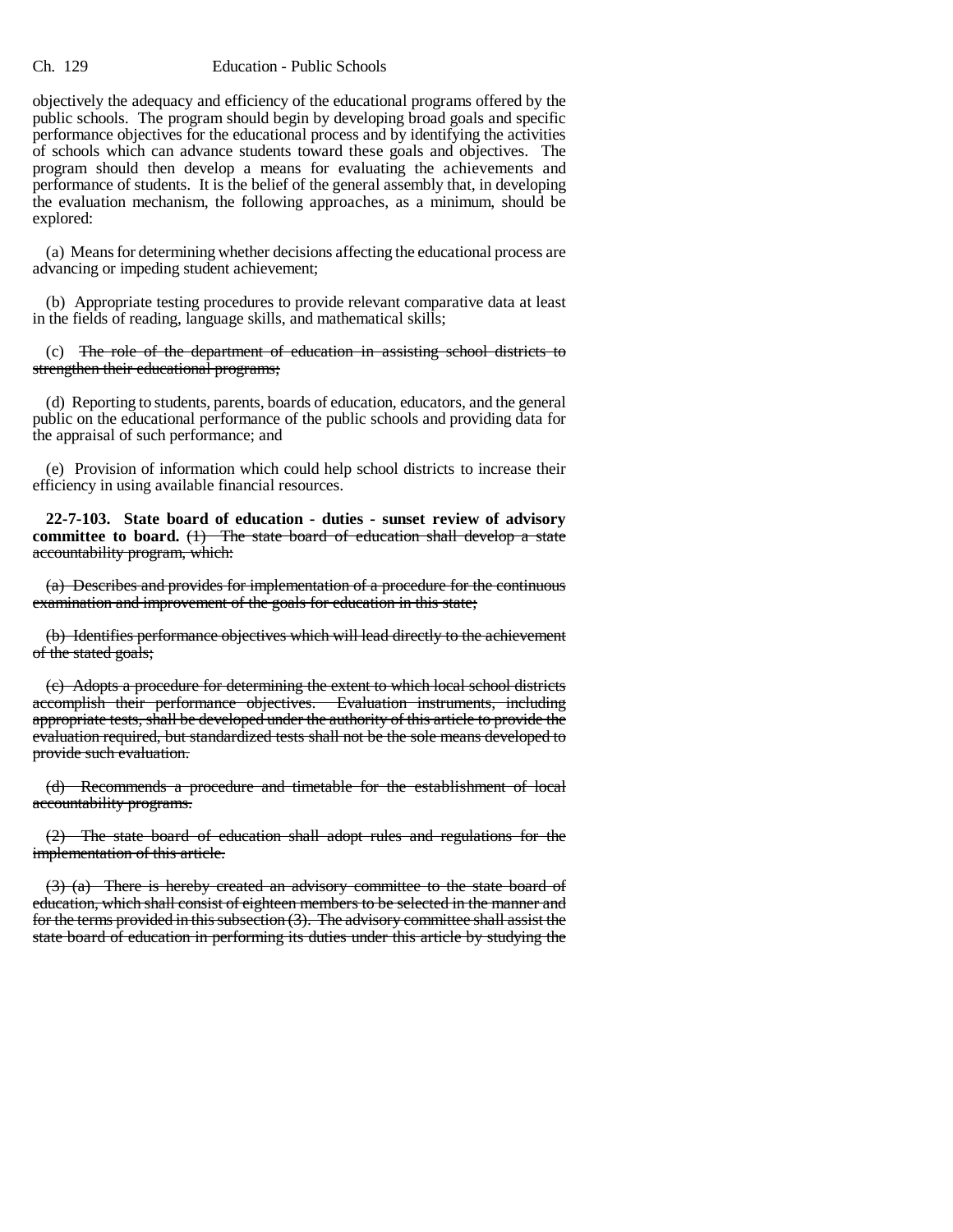effectiveness of the public school districts of this state and recommending improvement strategies to the state board of education. The areas of study by the state accountability committee shall be cooperatively determined at least annually by the committee and the state board of education.

(b) (I) Three of the members of the advisory committee shall be appointed by the speaker of the house of representatives, of which not more than two shall be from one of the major political parties, and three of the members of the advisory committee shall be appointed by the president of the senate, of which not more than two shall be from one of the major political parties.

(II) Five members of the advisory committee shall be appointed by the governor from among those persons who are currently serving or have served as members of boards of education in this state.

(III) Seven members of the advisory committee shall be appointed by the state board of education, three of which shall be classroom teachers, two of which shall be public school administrators, and one of which shall be a parent representative who is not employed in any way by a public school or public school district.

(4) The terms of office of members of the advisory committee shall be three years; except that of the members appointed under subsection (3) (b) (I) of this section to take office on July 1, 1971, two members shall be appointed for one-year terms, two members shall be appointed for two-year terms, and one member shall be appointed for a three-year term; of the members appointed under subsection (3) (b) (II) of this section to take office on July 1, 1971, two members shall be appointed for one-year terms, one member shall be appointed for a two-year term, and two members shall be appointed for three-year terms; and of the members appointed under subsection (3) (b) (III) of this section to take office on July 1, 1971, two members shall be appointed for a one-year term, two members shall be appointed for two-year terms, and three members shall be appointed for three-year terms. Vacancies shall be filled by appointment, in the same manner as original appointments, for the unexpired term.

(5) The advisory committee shall elect a chairman from among its members. The members of the advisory committee shall receive no compensation for their services on the committee but shall be reimbursed for their actual and necessary expenses incurred in the performance of their duties on the committee.

(6) The department of education shall make available to the advisory committee such data, facilities, and personnel as are necessary for it to perform its duties.

#### (7) Repealed.

**22-7-104. Local accountability programs.** (1) The board of education of each school district in the state shall adopt a plan for a local accountability program designed to measure the adequacy and efficiency of educational programs offered by the district. The board shall appoint an advisory accountability committee which shall make recommendations to the board relative to the program of accountability, but it shall be the responsibility of the board to implement the provisions of this section. The areas of study by the district accountability committee and other appropriate accountability committees shall be cooperatively determined at least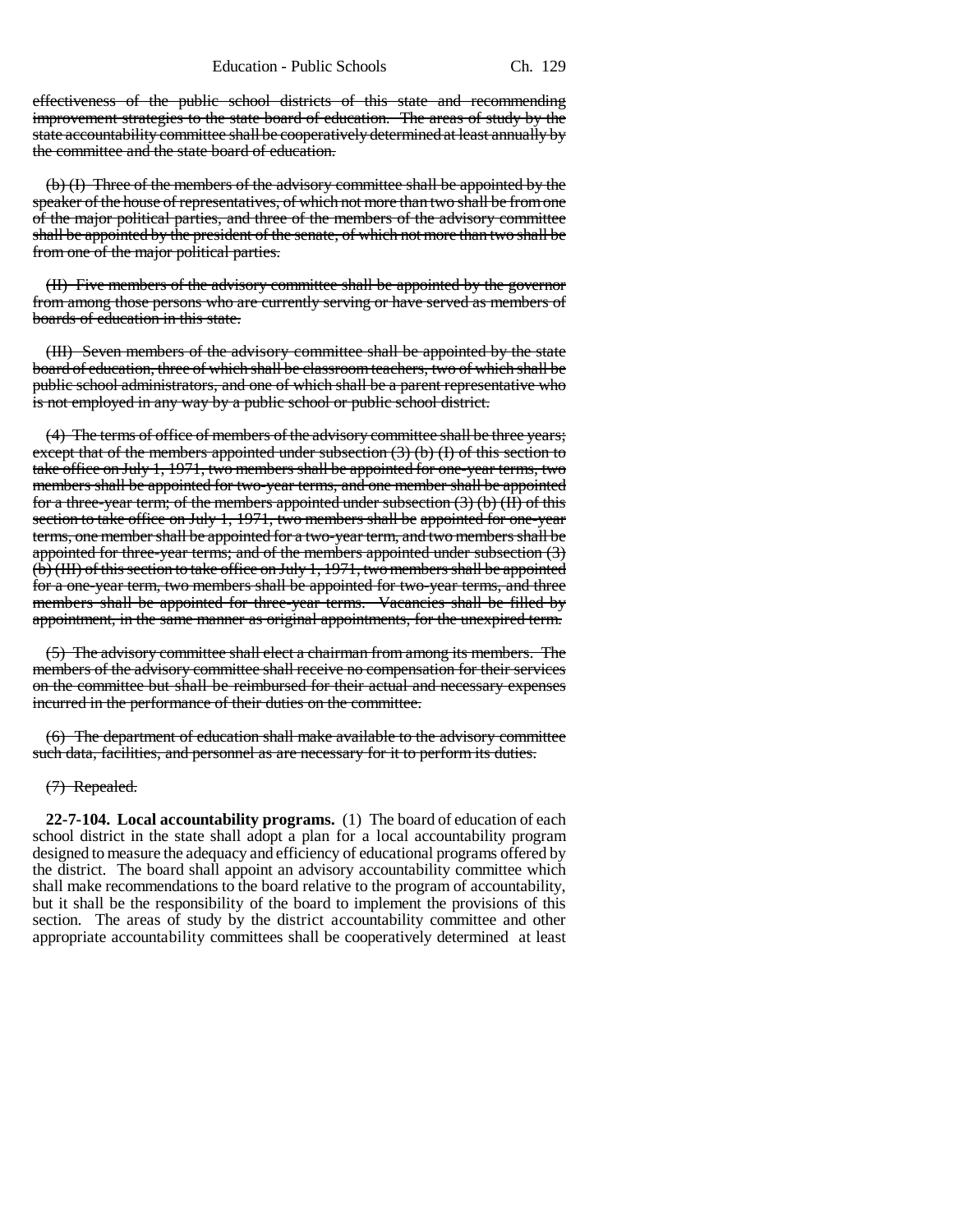annually by the committee and the board of education. The advisory accountability committee shall consist of at least one parent, one teacher, one school administrator, and a taxpayer from the district.

(2) The board of education of each district shall report not later than December 31 of each year to the residents of the district, and to the state board of education, on the extent to which the district has achieved its stated goals and objectives. The report shall also contain an evaluation of educational decisions made during the previous year which have affected school services and processes.

(3) The state board of education shall assist local boards of education in the preparation of the district goals and objectives and the procedures for measuring school district performance in reaching those goals and objectives.

## **22-7-105. Reports. (Repealed)**

**22-7-105. [Formerly 22-7-106.] Local advisory accountability committee recommendations - prioritization of district expenditures.** In addition to any other duties and powers provided for by law, the advisory accountability committee of each school district shall make recommendations to the board of education of such school district relative to the prioritization of expenditures of school district moneys. The board of education shall consider such recommendations made by the district accountability committee in adopting the budget of the school district for any fiscal year pursuant to article 44 of this title.

## PART 2 EDUCATIONAL ACHIEVEMENT

**22-7-201. [Formerly 22-53-203.] Educational achievement - powers and duties of state board.** (1) The state board shall have the following powers and duties relating to educational achievement:

(a) To adopt goals and objectives for the state of Colorado concerning the improvement of the educational system, as provided in section 22-53-206 SECTION 22-7-204;

(b) To identify areas of major educational policy concern for the operation of pilot programs, as provided in section 22-53-204 SECTION 22-7-202;

(c) To analyze how the system of public education in Colorado might maximize the use of technology, including telecommunications, to enhance educational opportunity including but not limited to the following:

(I) A survey of school districts regarding their needs for additional telecommunication services, and the nature of the desired additional service;

(II) A survey of school districts to quantify the number of districts, and the number of students in each, which use alternative forms of educational telecommunications, including those commonly known as interactive programs;

(III) Costs of systems currently in use and those desired, including but not limited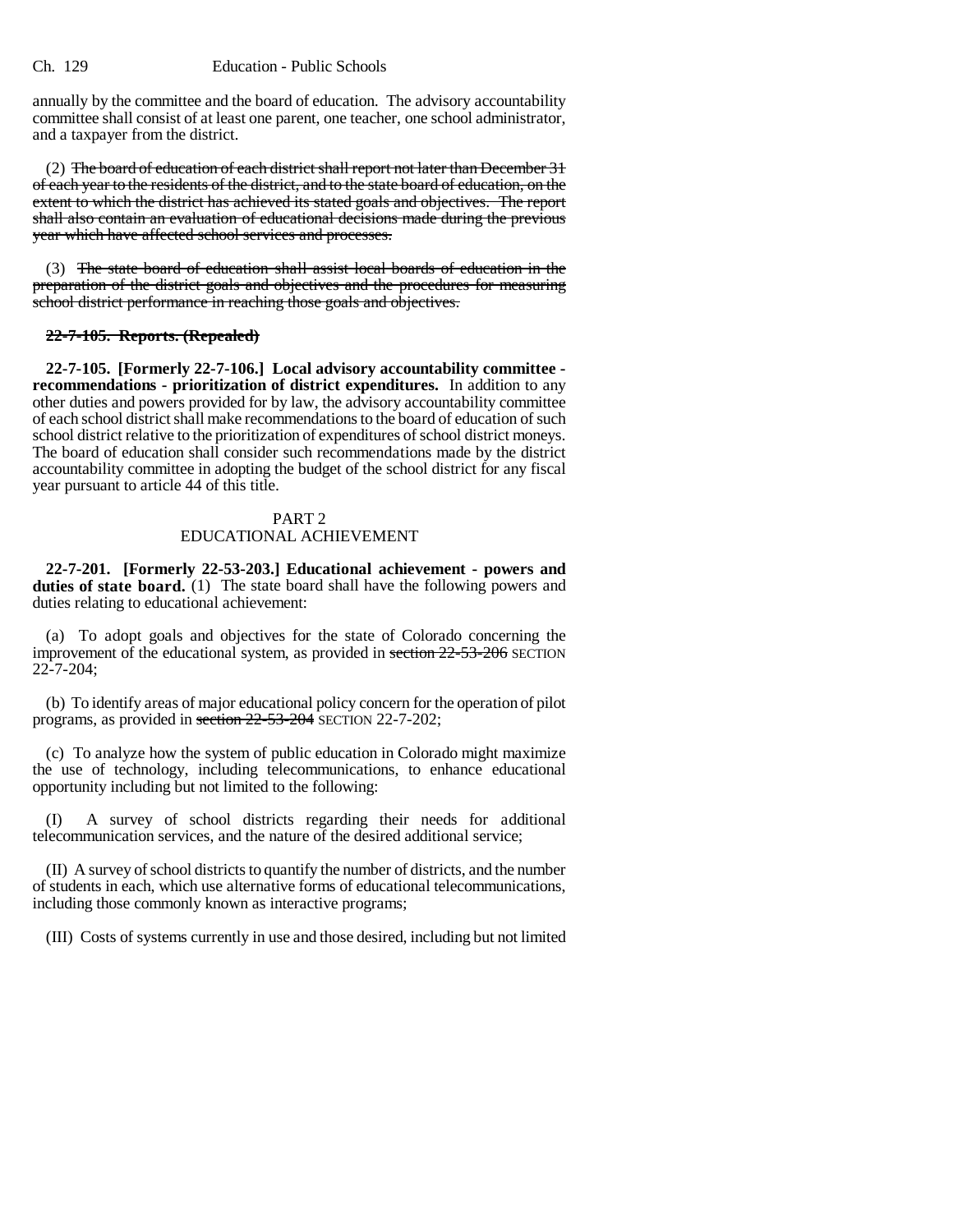to capital investment required, ongoing program costs, and coordination costs. This analysis shall include but not be limited to a comparison of costs of systems which are available or potentially available within Colorado and those available from sources outside Colorado.

(IV) Recommendations for future use of technology in education, including an estimate of costs as well as the number and location of children to be served;

(V) In cooperation with the public television stations in the state, an evaluation of currently available educational television services, including but not limited to the number of hours and types of programs used each week and geographical distribution of school districts which use such services;

(d) To analyze whether the educational system addresses the diverse learning needs of various student populations, including but not limited to the gifted and to students with disabilities;

(e) To recommend to the general assembly, no later than December 1, 1988, methods of implementing a program to provide financial and other incentives to school districts to achieve educational excellence, including, as a minimum, incentives for improvements in achievement as indicated by nationally accepted measures of student achievement and in graduation rates. and

### (f) Repealed.

**22-7-202. [Formerly 22-53-204.] Pilot programs in areas of major educational policy concern.** (1) The state board may identify areas of major educational policy concern in which it wishes to encourage school districts to conduct pilot programs. Such programs shall be conducted in order to develop recommendations and proposals for the general assembly and the department of education in addressing educational policy on a statewide basis. Areas of major educational policy concern may include, but need not be limited to:

(a) Methods of organizing small rural school districts which will increase efficiency and improve educational opportunity;

(b) Methods of utilizing new technology to improve curricular offerings in smaller school districts;

(c) Methods of decentralizing school district management in large school districts in order to improve building achievement and climate.

(2) The state board may recommend to the general assembly that moneys be made available for grants to school districts for pilot programs conducted pursuant to the provisions of this section.

**22-7-203. [Formerly 22-53-205.] Achievement testing.**  $\leftrightarrow$  The state board of education shall provide  $\frac{b}{v}$  rule for the administration by the department of education of a standardized achievement test or tests STATE ASSESSMENTS to a statistically valid random sample of pupils in selected grades at a time to be specified by the state board. Test scores and other information derived from the administration of such test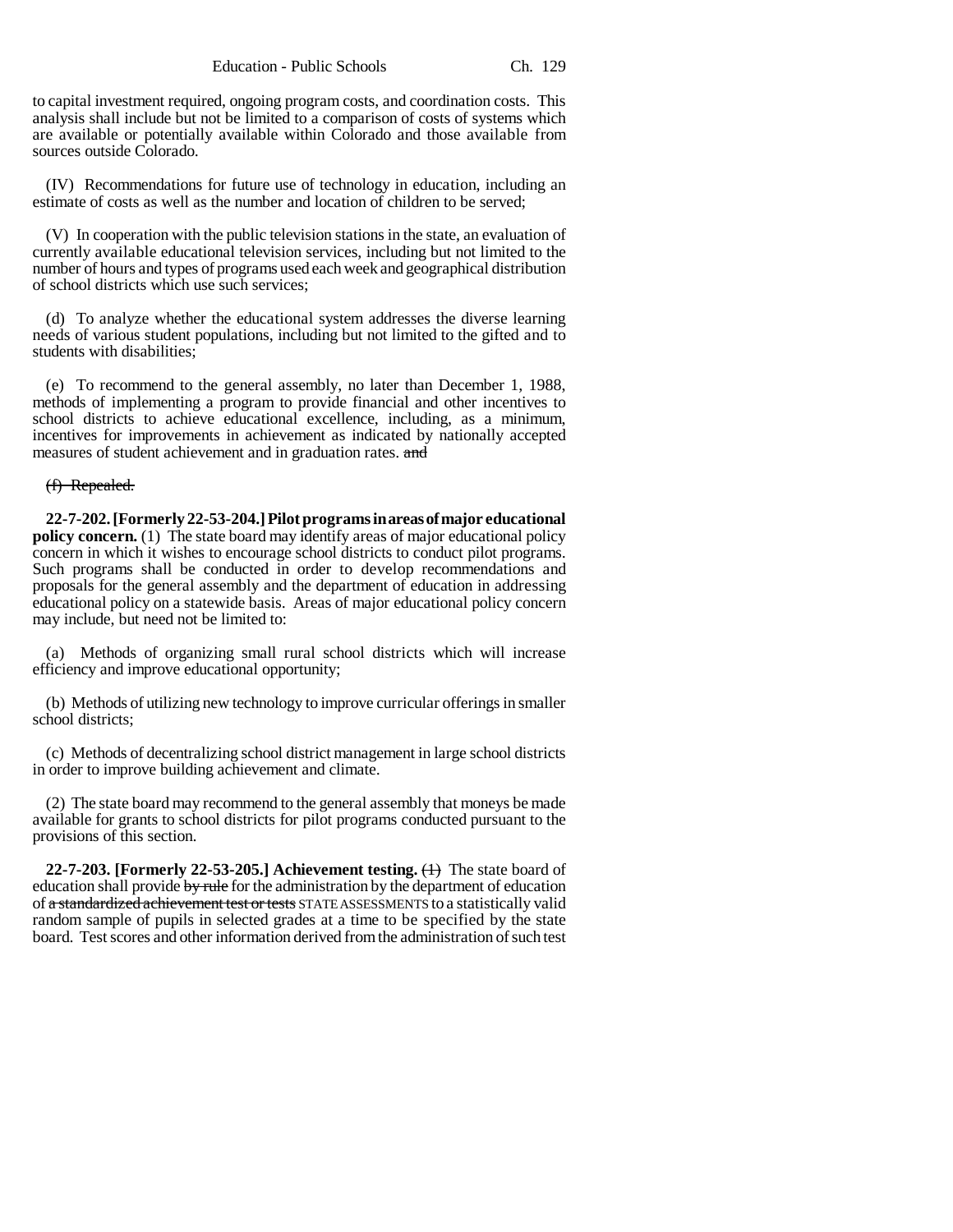or tests shall be reported to the state board and the general assembly in accordance with reporting procedures adopted by the state board.

(2) Repealed.

**22-7-204. [Formerly 22-53-206.] Adoption of goals and objectives for the improvement of Colorado's educational system.** (1) It shall be the responsibility of the state board to adopt goals and objectives for the state of Colorado concerning the improvement of education of children in this state. The goals and objectives shall express high but achievable aspirations and should include the following:

(a) Improved attendance of students through the provision of engaging learning opportunities;

(b) Improved scholastic achievement for individual students commensurate with individual abilities;

(c) Demonstrated student proficiencies at designated points during grades one through twelve;

(d) Improved teaching methods that will provide students with the opportunity for scholastic achievement;

(e) Improved preparation of students for the primary and secondary years;

(f) Increased parental and community support and involvement in meeting expectations of the educational system;

(g) Provision of a learning environment and staff that is responsive to the individual needs of students;

(h) Provision of a learning environment based on high expectations and challenges for students and staff; and

(i) Such other goals and objectives as the state board deems appropriate.

(2) When adopting the goals and objectives required by subsection (1) of this section, the state board shall adopt a set of goals and objectives for kindergarten and grades one through three and a set of goals and objectives for grades four through twelve.

(3) Prior to the adoption of such goals and objectives, the state board shall consider any information provided by boards of education, school administrators, teachers and teachers' associations, parents and parents' associations, and institutions of higher education related to the topics outlined in subsection (1) of this section.

(4) The statement of goals and objectives shall be adopted by the state board no later than January 1, 1989.

**22-7-205. [Formerly 22-53-207.] Local goals and objectives and plans to improve educational achievement and graduation rates.** (1) No later than June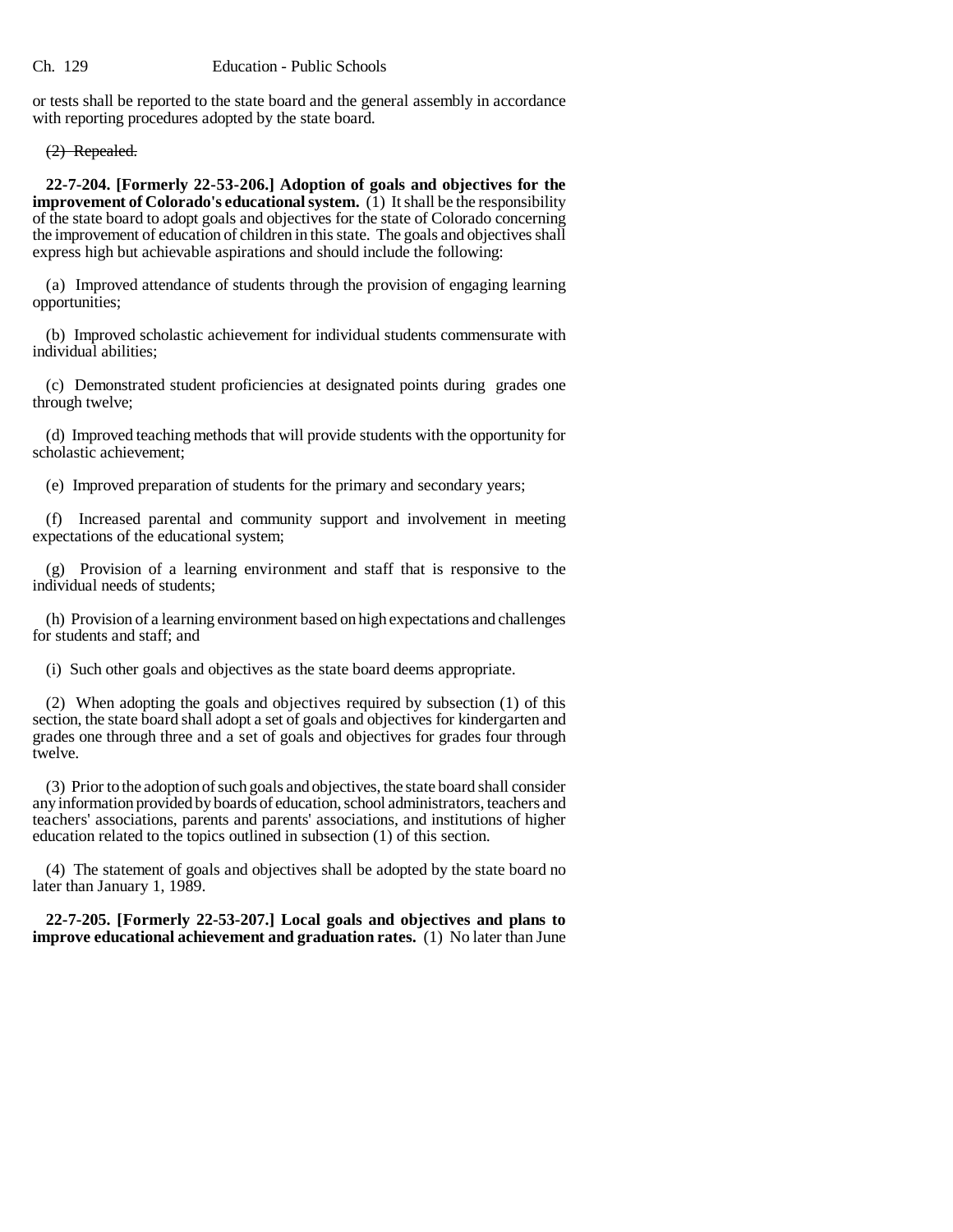Education - Public Schools Ch. 129

15, 1989, and then no later than September 1, 1990, and September 1 of each year thereafter, the advisory accountability committee for each school building in the state shall adopt high, but achievable, goals and objectives for the improvement of education in its building, consistent with the state board's goals and objectives, and shall adopt a plan to improve educational achievement in the school and to implement methods of maximizing graduation rates from the secondary schools of the district. Each building's goals and objectives and plan shall be reviewed by the district advisory accountability committee before its submission to the board of education of the district. Procedures for the implementation of the plan shall be included in the budget submitted to the board of education pursuant to section 22-44-108.

(2) After consultation with the district advisory accountability committee and review of its recommendations, the board of education shall compile school building goals and objectives and plans and shall submit a district's high, but achievable, goals and objectives for the improvement of education in the district, consistent with the state board's goals and objectives, and a district plan to improve educational achievement and maximize graduation rates to the state board of education no later than October 1, 1989, and October 1 of each year thereafter.

(3) Each district plan shall specify how the district intends to measure educational achievement in its schools. The state board shall adopt rules and regulations for district measurements of educational achievement which will assure that measurements from various districts are capable of being compared and that data from such measurements shall be available in a consistent form from year to year. Such data shall be reported in accordance with subsection (5) of this section. Each district plan shall also provide for the measurement of graduation rates as set forth in this subsection (3). For purposes of this part 2, "graduation rate" means the percent of pupils who do not drop out of school. A pupil who leaves school before receiving a high school diploma or its equivalent is a dropout unless the school can document that the pupil has transferred to another public or private school or approved program of studies through a transcript request or through information provided by the pupil's parent or legal guardian.

(4) (a) The state board shall review the goals and objectives adopted by each district to determine whether said goals and objectives are high but achievable and whether they are consistent with the goals and objectives set by the state board. The district shall be allowed to modify its goals and objectives to meet any objections raised by the state board.

(b) The department of education shall review the plans submitted and shall verify that the plans are appropriately related to the educational needs of the schools and the district. The department shall advise the board of education of any school district whose plan needs revision, and the board shall make such revisions as the department deems necessary to accomplish the intent of subsection (1) of this section.

(5) No later than September 1, 1990, and September 1 of each year thereafter, each school building shall report to the board of education of the district, and the district shall report to the state board of education no later than October 1, 1990, and October 1 of each year thereafter, on the achievement of its goals and objectives and on its educational achievement and graduation rates, as measured according to its plan. All data required by this subsection (5) to be reported by school buildings to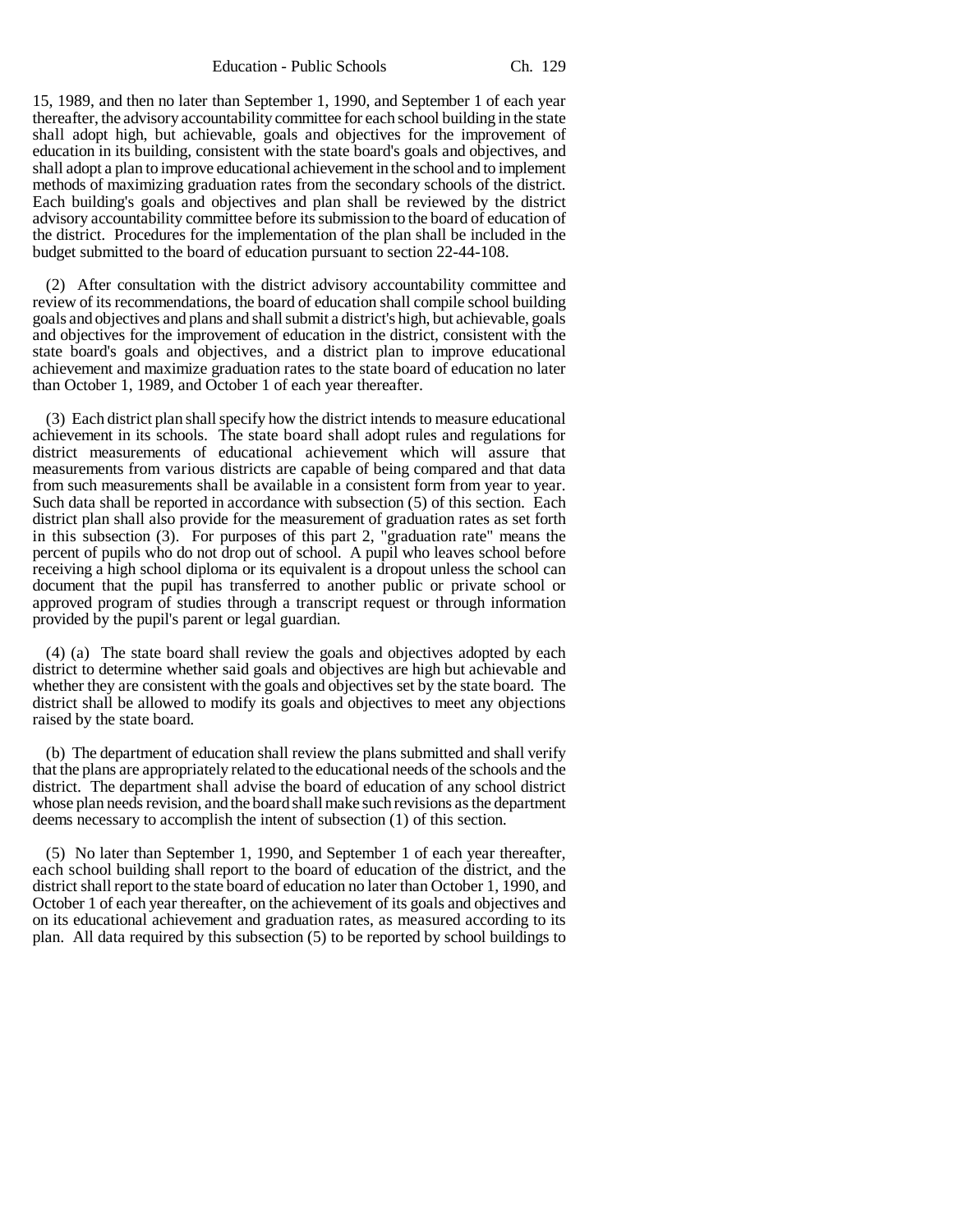the board of education of the district shall also be reported to the public. Data shall be made available in such form that building and district measurements can be compared to national norms and to statewide Colorado norms. Data concerning a specific school building shall be sent to parents of pupils in that building and shall be reported to parents disaggregated by grade.

**22-7-206. [Formerly 22-53-208.] Excellent schools program - repeal.** (1) There is hereby established the excellent schools program, referred to in this section as the "program", to be administered by the department of education. The state board shall promulgate reasonable rules and regulations for the administration of this section and the program established pursuant thereto. Such rules and regulations shall include but need not be limited to:

(a) Procedures for participation in the program, including standards to qualify for participation in the program;

(b) Procedures for establishing goals to be achieved by participating schools and districts and for implementing improvement plans for achieving such goals;

(c) Criteria to determine whether or not such goals have been achieved by such schools and districts; and

(d) Procedures for providing financial awards to those schools and districts that demonstrate outstanding performance in achieving those goals.

(1.5) The program shall include among its criteria for judging school excellence the data described in section  $22-7-605$  SECTION 22-7-505 (1) (a) and (1) (c).

(2) The rules and regulations for the participation of schools and districts shall include, but need not be limited to, financial awards for outstanding performance in the achievement of established goals in the following categories which the state board may choose to recognize on a regional or a statewide basis or on both a regional basis and a statewide basis:

- (a) District of the year;
- (b) Senior high school of the year;
- (c) Junior high school of the year;
- (d) Middle school of the year;
- (e) Elementary school of the year.

(3) The state board shall promulgate rules and regulations for identifying outstanding school and district personnel and evaluating the relative performance of such personnel and for providing financial awards to the most outstanding of such personnel. Such rules and regulations shall include, but need not be limited to, financial awards for outstanding performance in the following categories which the state board may choose to recognize on a regional or a statewide basis or on both a regional basis and a statewide basis: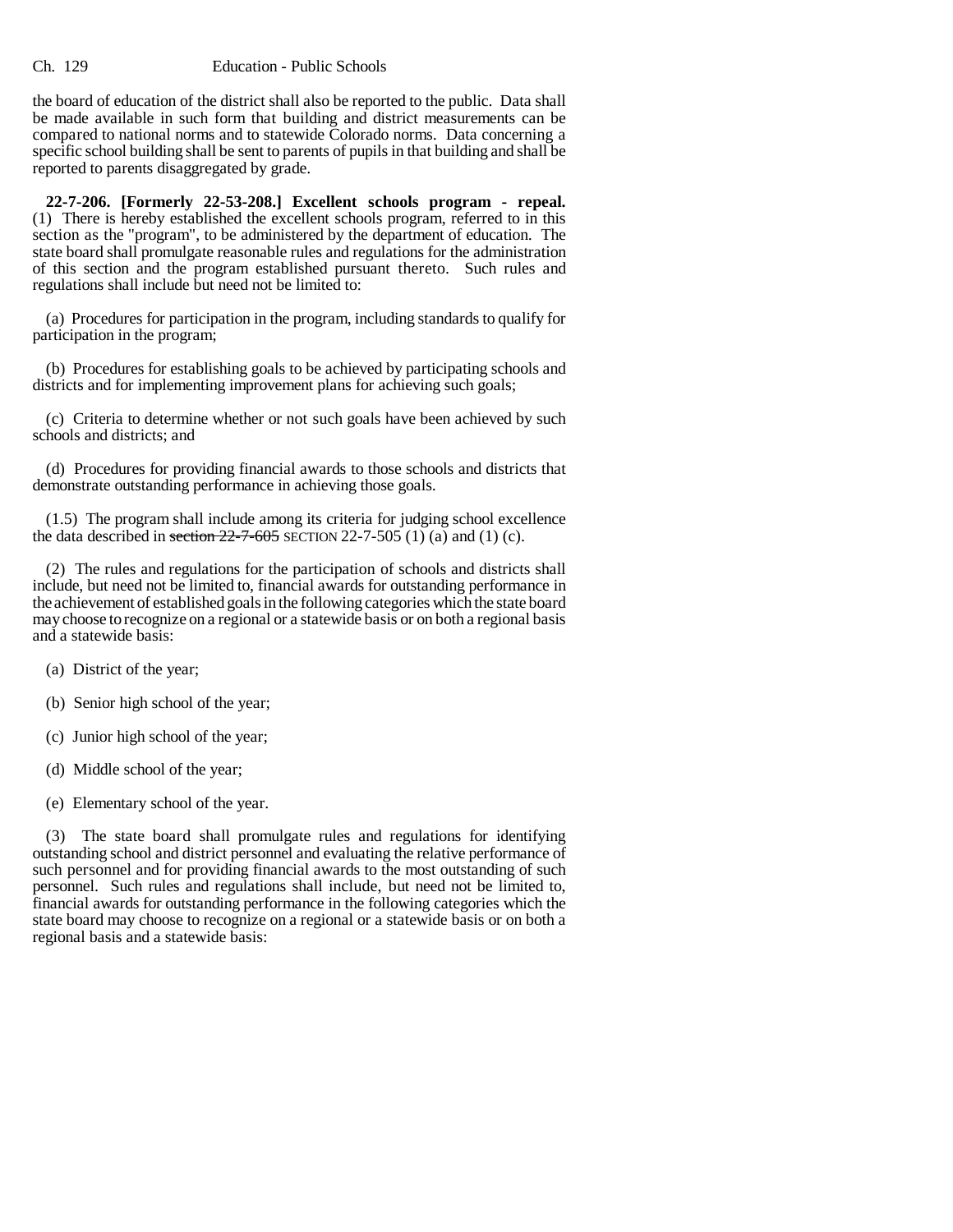- (a) Board member of the year;
- (b) Superintendent of the year;
- (c) Administrator of the year;
- (d) Principal of the year; and
- (e) Teacher of the year.

(4) Any moneys made available to a school or district pursuant to the provisions of this section shall not supplant moneys made available to such a school or district pursuant to article 54 of this title or pursuant to the taxing authority of the district. Any moneys made available to any personnel of a school or district pursuant to the provisions of this section shall not supplant moneys made available to such personnel pursuant to a contract entered into under the provisions of the "Teacher Employment, Compensation, and Dismissal Act of 1990", article 63 of this title, or any other contract for employment entered into with a district.

(5) The department is hereby authorized to receive contributions from any source, public or private, in order to fund financial awards to schools, districts, and personnel pursuant to the program established in this section. All public and private contributions received by the department pursuant to this subsection (5) shall be transmitted to the state treasurer who shall credit the same, in addition to any appropriations made by the general assembly, to the excellent schools program fund, which is hereby created in the state treasury. Moneys in the excellent schools program fund shall be subject to appropriations by the general assembly to the department of education for purposes of making financial awards pursuant to the provisions of this section. At the end of any fiscal year, all unexpended and unencumbered moneys in the excellent schools program fund shall remain therein and shall not be credited or transferred to the general fund or any other fund. However, in accordance with section 24-36-114, C.R.S., all interest derived from the deposit and investment of this fund shall be credited to the general fund. Any moneys credited to the excellent schools program fund shall be used exclusively for awards and may not be used to pay for the expenses of the department in administering the program established in this section.

(6) This section is repealed, effective June 30, 1999.

**22-7-207. [Formerly 22-53-209.] School building advisory committees recommendations - prioritization of school expenditures.** In addition to any other duties and powers provided for by law, the advisory accountability committee for each school building in the state shall make recommendations to the chief executive officer of the school relative to the prioritization of expenditures of school district moneys by such school. In addition, a copy of such recommendations shall be sent to the advisory accountability committee of the school district and to the board of education of such school district. The chief executive officer shall consider such recommendations made by the school building accountability committee in formulating budget requests to be presented to the board of education.

# PART 3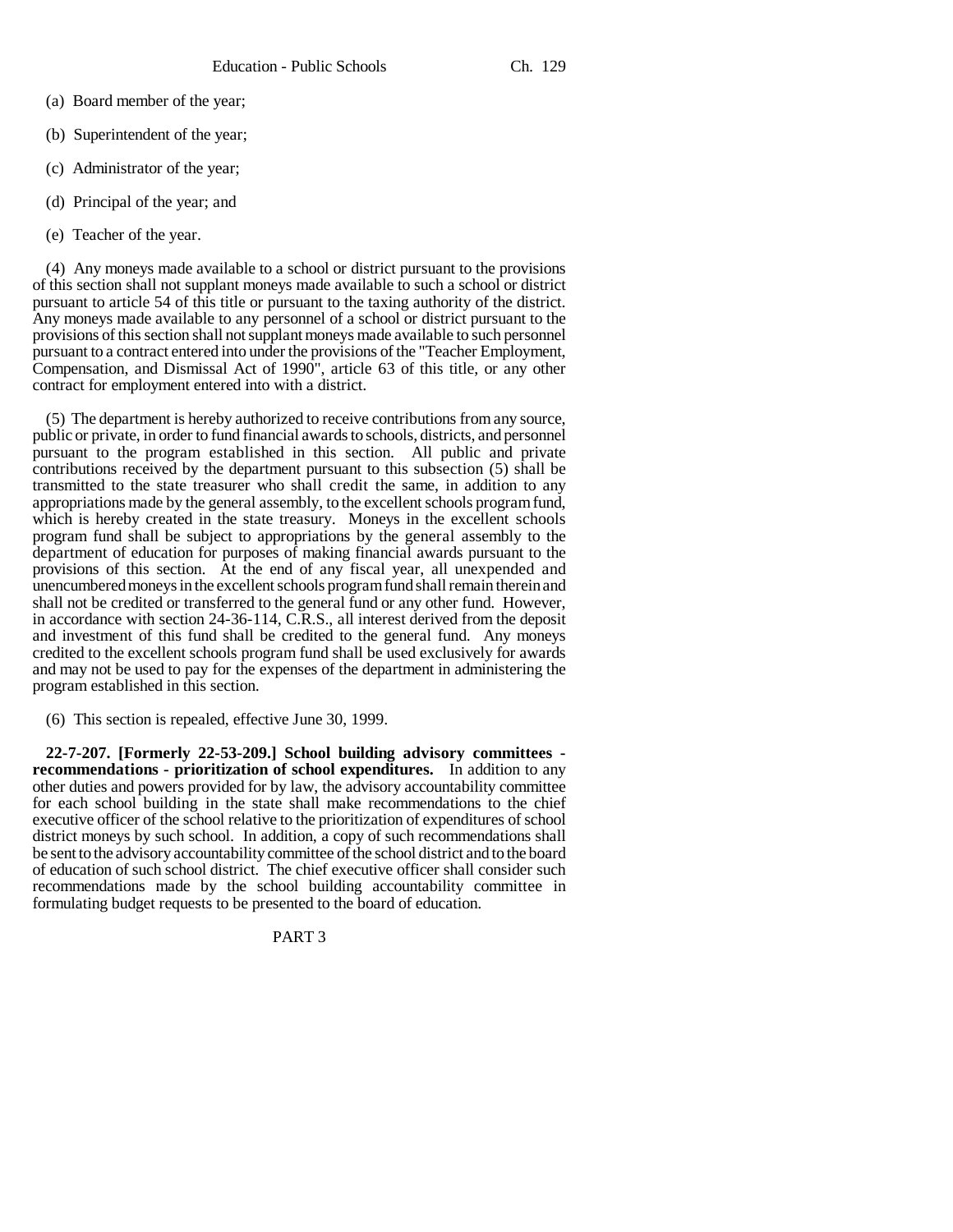# COLORADO COMMISSION FOR ACHIEVEMENT IN EDUCATION

**22-7-301. [Formerly 22-53-301.] Commission created.** (1) There is hereby created in the legislative branch the Colorado commission for achievement in education, referred to in this part 3 as the "commission", which shall consist of eleven voting members and two nonvoting members.

(2) (a) Two voting members of the commission shall be appointed by the president of the senate and one voting member of the commission shall be appointed by the minority leader of the senate, all of whom shall be members of the senate.

(b) Two voting members of the commission shall be appointed by the speaker of the house of representatives and one voting member of the commission shall be appointed by the minority leader of the house of representatives, all of whom shall be members of the house of representatives.

(c) Five voting members of the commission shall be appointed by the governor, one of whom shall be a teacher and one of whom shall be a school administrator, and consideration shall be given to school district directors, representatives of the business community, and public school parents; except that, in lieu of one member so appointed, the governor may be a voting member of the commission. No more than two members of the commission appointed pursuant to this paragraph (c) shall be from the same major political party; except that, if the governor is a member of the commission, no more than one member of the commission appointed pursuant to this paragraph (c) and the governor shall be from the same major political party.

(d) The commissioner of education and the executive director of the Colorado commission on higher education shall be ex officio nonvoting members of the commission.

(e) Commission membership shall have representation from the black and Hispanic communities.

(3) (a) Initial members of the commission shall be appointed or designated no later than November 15, 1991.

(b) The member first appointed by the president of the senate and the member first appointed by the minority leader of the senate shall be appointed for two-year terms. The remaining member appointed by the president of the senate shall be appointed for a four-year term. Thereafter, appointed members shall serve for four-year terms.

(c) The member first appointed by the speaker of the house of representatives and the member first appointed by the minority leader of the house of representatives shall be appointed for two-year terms. The remaining member appointed by the speaker of the house of representatives shall be appointed for a four-year term. Thereafter, appointed members shall serve for four-year terms.

(d) The first three members first appointed by the governor shall be appointed for two-year terms. The remaining members so appointed shall be appointed for four-year terms; except that, if the governor is a member of the commission, the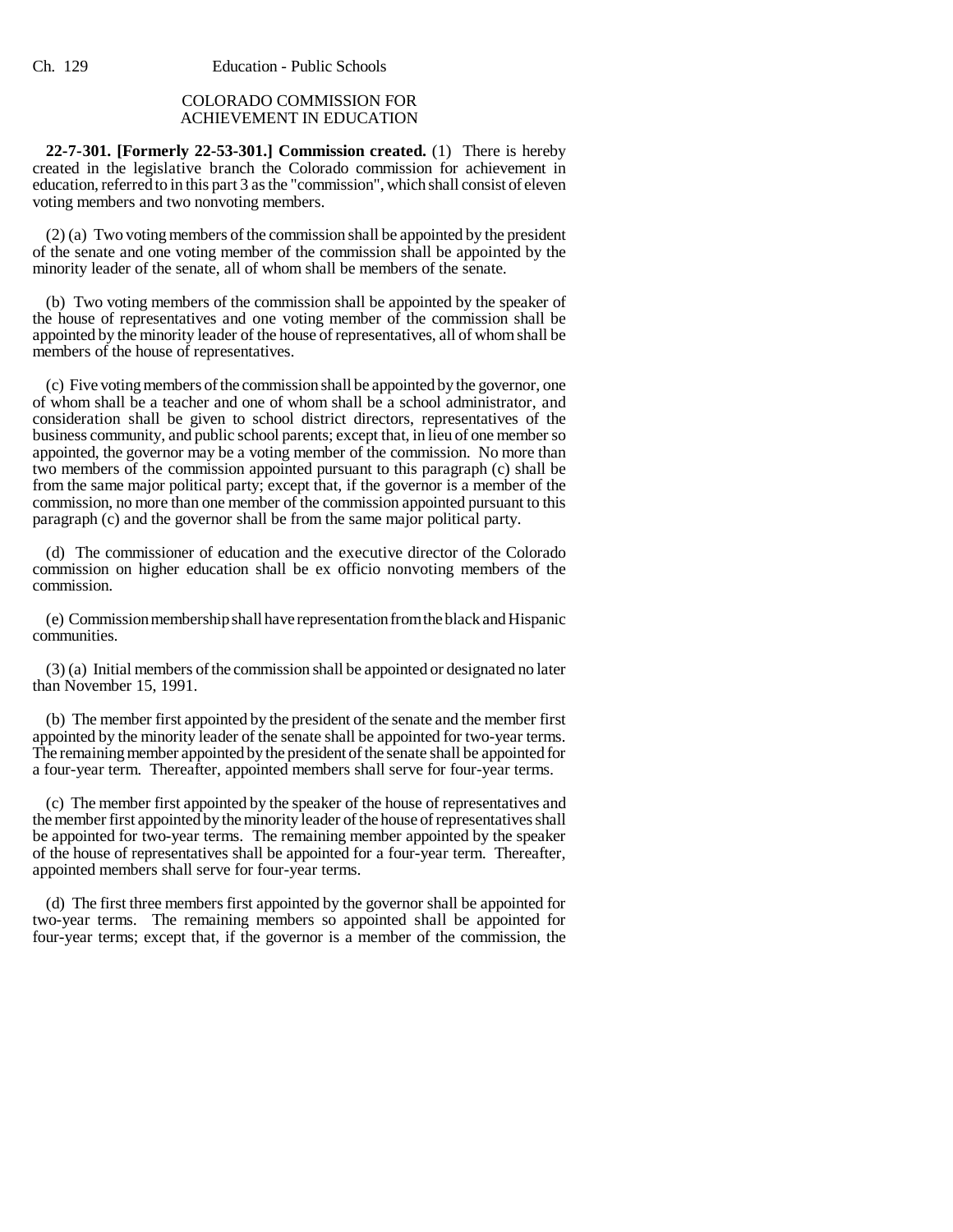remaining member so appointed shall be appointed for a four-year term. Thereafter, appointed members shall serve for four-year terms.

(e) Vacancies on the commission shall be filled by the person or persons making the original appointment by appointment for the unexpired term. A vacancy is deemed to exist when any member appointed pursuant to paragraph (a) or (b) of subsection (2) of this section ceases to be a member of the senate or the house of representatives, as applicable.

(4) The initial meeting of the commission shall be held no later than December 2, 1991, and the commission shall thereafter meet monthly as necessary as determined by the chairman.

(5) The first chairman of the commission shall be one of the legislative members appointed by the speaker of the house of representatives, and the first vice-chairman shall be one of the legislative members appointed by the president of the senate. The chairman and vice-chairman shall alternate annually thereafter between the two houses.

(6) Members of the commission shall serve without compensation but shall be reimbursed for all actual and necessary expenses incurred in the performance of their duties and, in addition, shall receive fifty dollars per diem for each day spent in attendance at meetings of the commission.

(7) The commission may request staff services from the department of education, the legislative council staff, the office of legislative legal services, and other agencies of state government.

**22-7-302. [Formerly 22-53-302.] Educational achievement - assessment education and training system - powers and duties of commission.** (1) The commission shall recommend goals, objectives, and standards for the Colorado program for achievement in education and for Colorado's education and training system of the state to be met by the year 2000. The commission shall recommend goals, objectives, and standards for:

(a) The Colorado program for achievement in education relating to the assessment of student achievement in public schools, with the consideration being given to, among other things, America's education goals to be accomplished through the America 2000 and Colorado 2000 programs, which are, by the year 2000:

(I) That all children in America will start school ready to learn;

(II) That the high school graduation rate will increase to at least ninety percent;

(III) That American students will leave grades four, eight, and twelve having demonstrated competency in challenging subject matter including English, mathematics, science, history, and geography and that every school in America will ensure that all students learn to use their minds well, so they may be prepared for responsible citizenship, further learning, and productive employment in our modern economy;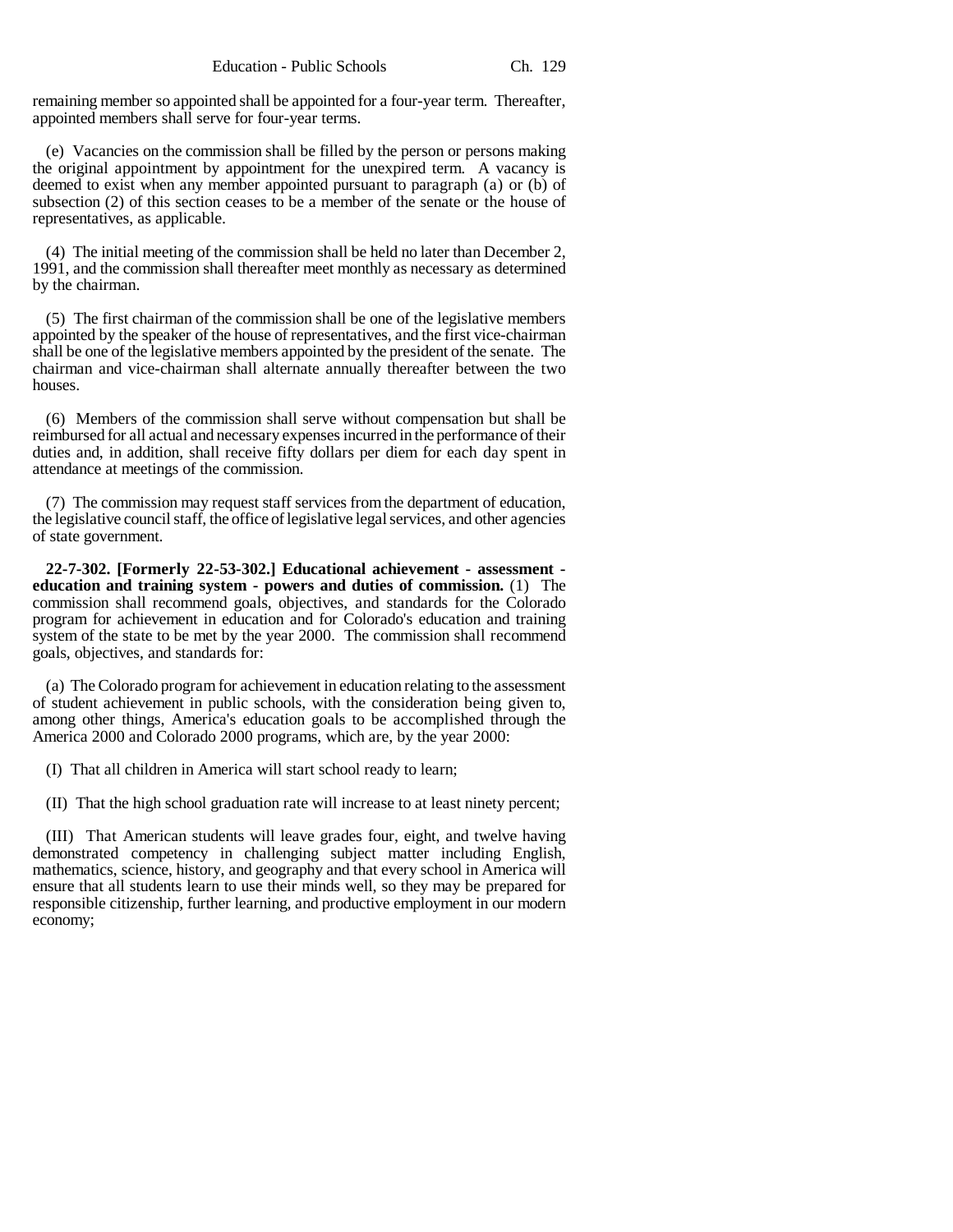(IV) That United States students will be first in the world in science and mathematics achievement;

(V) That every adult American will be literate and will possess the knowledge and skills necessary to compete in a global economy and exercise the rights and responsibilities of citizenship; and

(VI) That every school in America will be free of drugs and violence and will offer a disciplined environment conducive to learning;

(b) A graduated system of educational achievement standards reflecting basic, superior, and worldwide expectations;

(c) A system of rewards; procedures and processes for improvement; and sanctions related to student achievement outcomes to be administered by the department of education;

(d) A mechanism for the assessment of student achievement in public schools, which may include, but shall not be limited to, performance examinations, problem-solving exercises, and writing samples;

(e) Early childhood education;

(f) Kindergarten through secondary school education, including goals, objectives, and standards relating to the reduction of the dropout rate and the greater involvement of parents and businesses in the education and training of children;

(g) Education at state-supported postsecondary institutions;

(h) Adult basic education that addresses the illiteracy problem among adults in this state;

(i) Continuing education and work force training for adults; and

(j) Vocational education and training for secondary school students and adults.

(2) In its performance of its duties pursuant to subsection (1) of this section, the commission shall give primary consideration to the subject matter specified in paragraphs (a), (b), (c), (d), (e), and (f) of subsection  $(1)$  of this section and secondary consideration to the subject matter specified in paragraphs (g), (h), (i), and (j) of subsection (1) of this section.

(3) In addition to recommending specific goals, objectives, and standards pursuant to subsection (1) of this section, the commission shall also recommend the following for each goal, objective, and standard:

(a) A plan for achievement of the goal, objective, and standard;

(b) An estimate of the cost, if any, associated with the achievement of the goal, objective, and standard;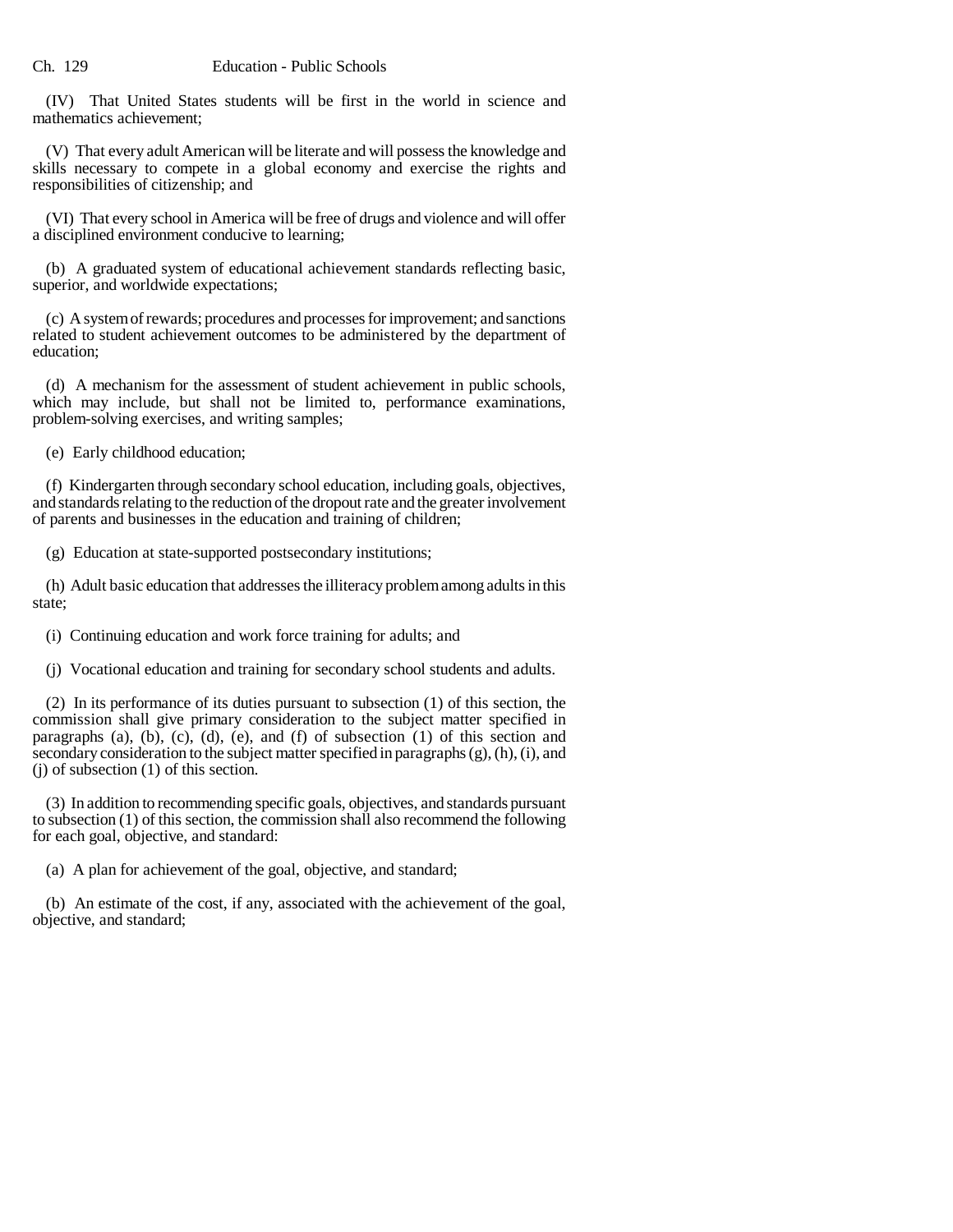(c) The date by which the goal, objective, and standard shall be achieved and interim dates by which progress toward the goal, objective, and standard shall be measured. The commission shall determine methods of assessing and evaluating progress toward the achievement of the goal, objective, and standard, as well as whether achievement is finally met.

(d) Legislative or rule and regulation changes necessary to achieve the goal, objective, and standard.

(4) In addition to its duties pursuant to subsections (1), (2), and (3) of this section, the commission shall also:

(a) Study and make recommendations regarding basic reforms in the educational system in Colorado necessary to achieve the goals, objectives, and standards of the Colorado program for achievement in education;

(b) Study and make recommendations concerning changes in the organization of education and training providers that are necessary in order to achieve the goals, objectives, and standards as well as achieve a unified education and training system in Colorado;

(c) Study and make recommendations concerning amendments to the "Public School Finance Act of 1994";

(d) Study and make recommendations regarding the "School District Organization Act of 1992" and any other potential barriers, statutory or otherwise, to the reorganization of school districts;

(e) Study and make recommendations regarding teacher preparation course requirements and practices pertaining to teacher employment and including the challenge of teaching to meet student needs in a changing society;

(f) Study and make recommendations concerning the utilization of and possible modifications to any existing system for educational accountability or educational achievement in order to achieve the goals and objectives of the Colorado program for achievement in education, including but not limited to a review of existing statutes regarding educational accountability and educational achievement; and

(g) Study and make recommendations regarding education-related social and environmental conditions pertaining to educational achievement.

### (5) (Deleted by amendment, L. 94, p. 820, § 43, effective April 27, 1994.)

 $(6)$  (5) For purposes of performing its duties pursuant to subsections (1), (2), (3), and (4) of this section, the commission shall coordinate its efforts with any other board, commission, or public entity created pursuant to law which concerns the subject matter of any duty of the commission, including, but not limited to, the Colorado 2000 communities initiative steering committee.

**22-7-303. [Formerly 22-53-303.] Appointment of task forces recommendations.** (1) The standards and assessment task force of the Colorado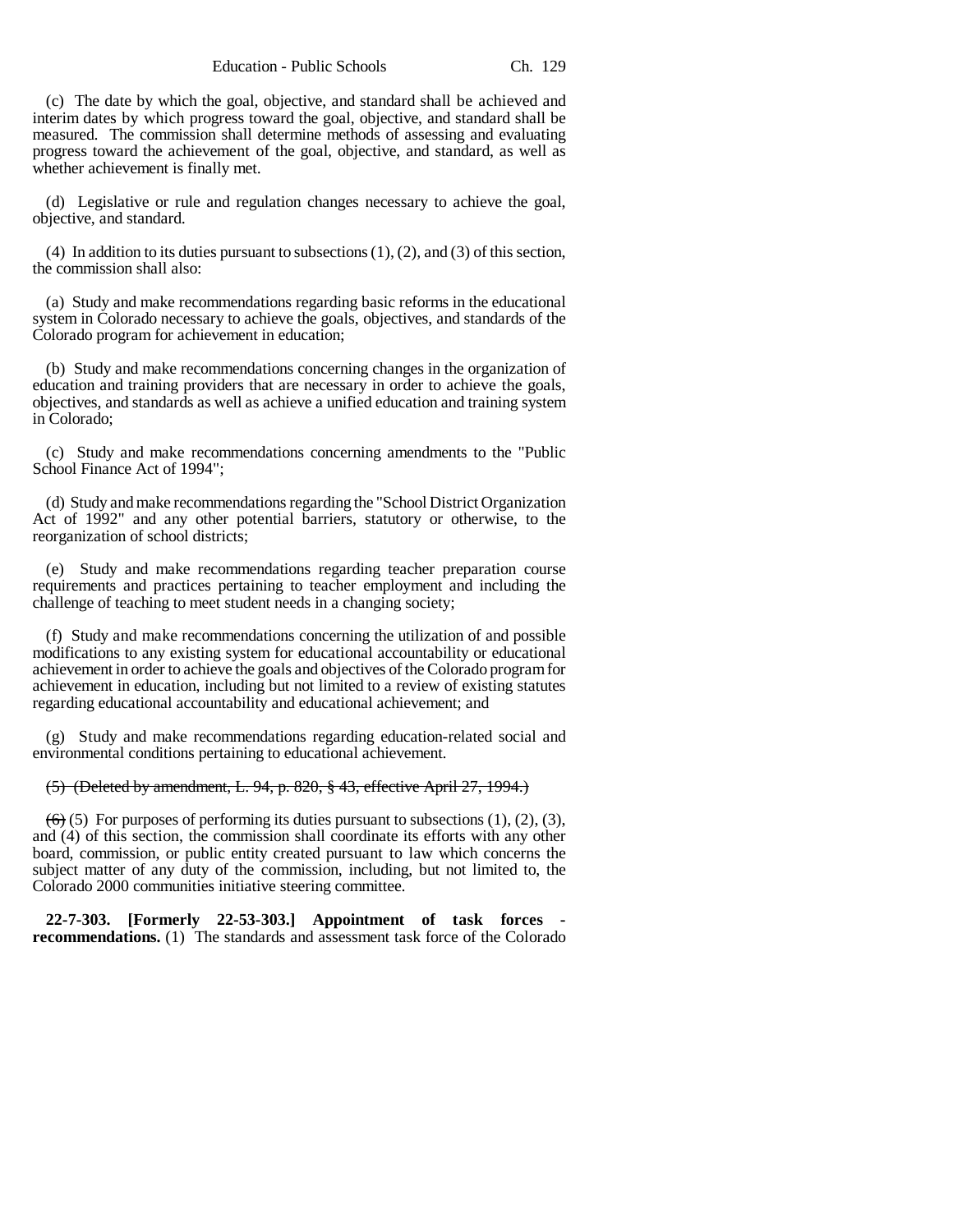2000 program shall constitute a task force to develop and make recommendations to the commission.

(2) In order to perform its powers and duties specified in section  $22-53-302$ SECTION 22-7-302 (1) to (4), the chairman of the commission may, from time to time and with the approval of the members of the commission by majority vote, establish additional task forces to develop and make recommendations regarding the specific powers and duties of the commission as may be designated by said chairman to be within the scope of such task force. Any task force established by the chairman of the commission pursuant to this subsection (2) shall consist of members who shall be appointed by the chairman after consultation with the members of the commission; except that the chairman must appoint at least one member of the commission to each task force.

(3) Members of any task force shall not be compensated for their services.

(4) Any task force established by the chairman of the commission pursuant to subsection (2) of this section shall meet as necessary and shall make written recommendations, if any, to the commission at such time or times as the chairman specifies so that such recommendations may be included in reports of the commission made pursuant to section 22-53-304 SECTION 22-7-304.

(5) Task forces appointed pursuant to subsection (2) of this section shall coordinate, to the fullest extent possible, with Colorado 2000 committees and task forces as may be appropriate to the scope of such task forces.

**22-7-304. [Formerly 22-53-304.] Recommendations of commission to general assembly.** (1) The commission shall submit a written report to the general assembly, the governor, the state board of education, and the Colorado commission on higher education no later than January 1, 1993. The report shall include the commission's recommended goals, objectives, and standards for the Colorado program for achievement in education relating to the assessment of student achievement in public schools and for Colorado's education and training system, plus the additional information concerning the goals, objectives, and standards required by section  $22-53-302(3)$  SECTION 22-7-302(3), and any recommendations made pursuant to the authority granted the commission in section  $22-53-302$  (4) SECTION 22-7-302 (4). Legislative changes recommended by the commission shall be treated as bills recommended by an interim legislative committee for purposes of any introduction deadlines or bill limitations imposed by the joint rules of the general assembly. Rule and regulation changes recommended by the commission shall be submitted to the state board of education. Consideration of the report's recommendations shall begin as soon as practicable following its submission and shall be coordinated and monitored by the commission.

(2) Following submission of the report on January 1, 1993, the commission shall make a report annually to the governor and the general assembly concerning recommendations for revisions to the goals, objectives, and standards and the time frames for achieving those goals, objectives, and standards. The commission shall continue to make recommendations pursuant to section 22-53-302 (4) SECTION 22-7-302 (4) concerning the Colorado program for achievement in education, the organization of education and training providers, and amendments to the "Public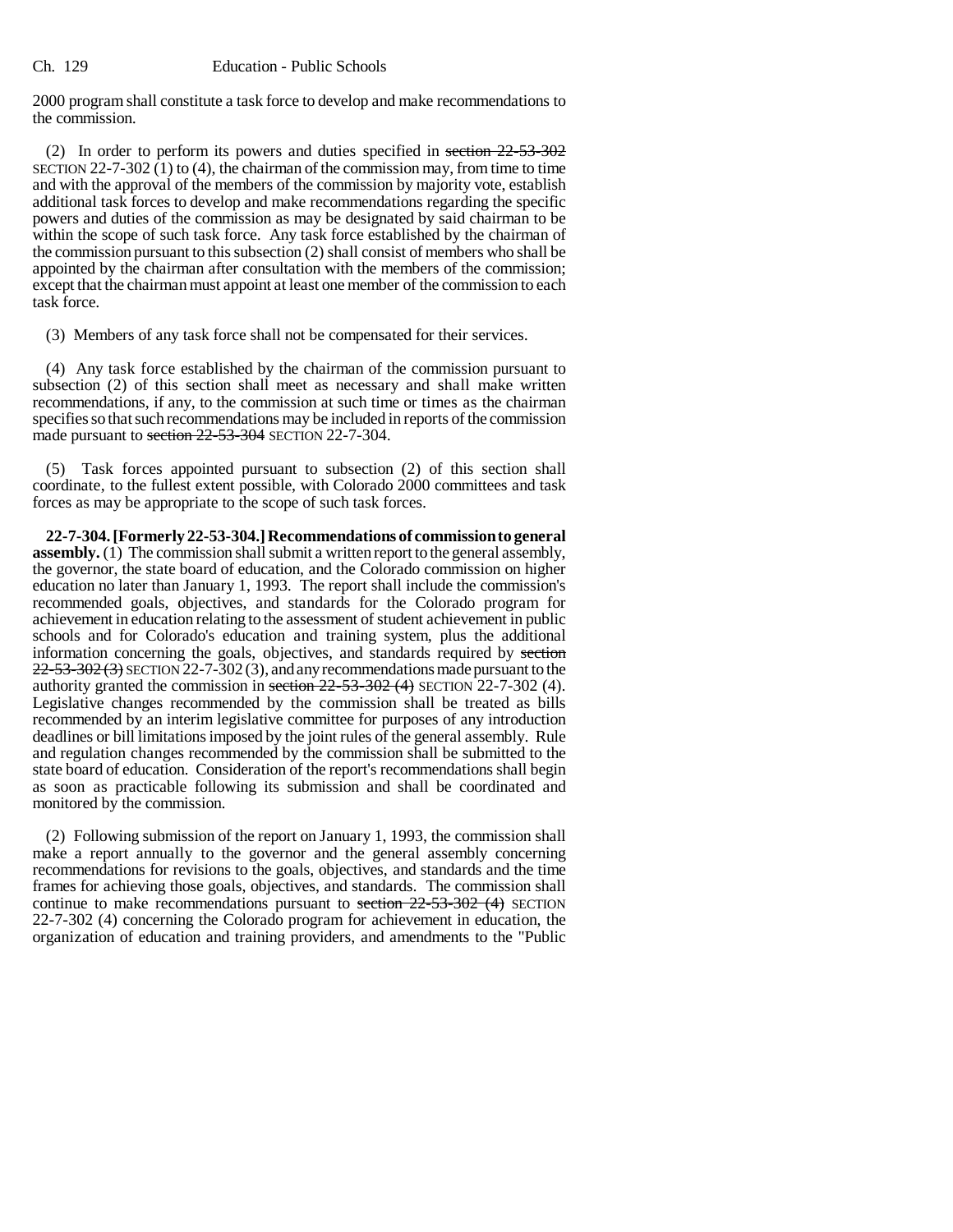School Finance Act of 1994".

(3) The commission shall submit annually to the governor and the general assembly a spending priority list which makes recommendations concerning the expenditure of state moneys currently available to fund Colorado's education and training system. The commission shall also make annual recommendations concerning the amount of moneys that may be necessary in order to achieve the goals, objectives, and standards recommended for the Colorado program for achievement in education and for the organization of education and training providers.

**22-7-304.5. [Formerly 22-53-304.5.] Study of graduate education and research.** (1) The commission shall review and may recommend legislation concerning the role of graduate education and research in Colorado. In considering the needs of the state in the area of graduate research and education, the commission shall include, but is not limited to, the following areas:

(a) The role of graduate research and education in statewide economic development;

- (b) The role of graduate education at each authorized institution;
- (c) The role of graduate students in teaching at institutions of higher education;
- (d) Recruitment of graduate students;
- (e) Funding of graduate education;
- (f) State funding of graduate research; and
- (g) The state's role in purchasing applied research.

(2) Any legislation recommended by the commission pursuant to this section shall be treated as bills recommended by an interim legislative council committee for purposes of any introduction deadlines or bill limitations imposed by the joint rules of the general assembly.

**22-7-305. [Formerly 22-53-305.] Repeal of part.** This part 3 is repealed, effective July 1, 2000.

## PART 4 EDUCATION REFORM

**22-7-401. [Formerly 22-53-401.] Legislative declaration.** The general assembly hereby finds and declares that, because children can learn at higher levels than are currently required of them, it is the obligation of the general assembly, the department of education, school districts, educators, and parents to provide children with schools that reflect high expectations and create conditions where these expectations can be met. Through a shared sense of accountability and a cooperative spirit among state government, school districts, educators, parents, business persons, and the community, school districts and educators can develop and teach to high standards which will enable students to achieve the highest level of knowledge and skills. The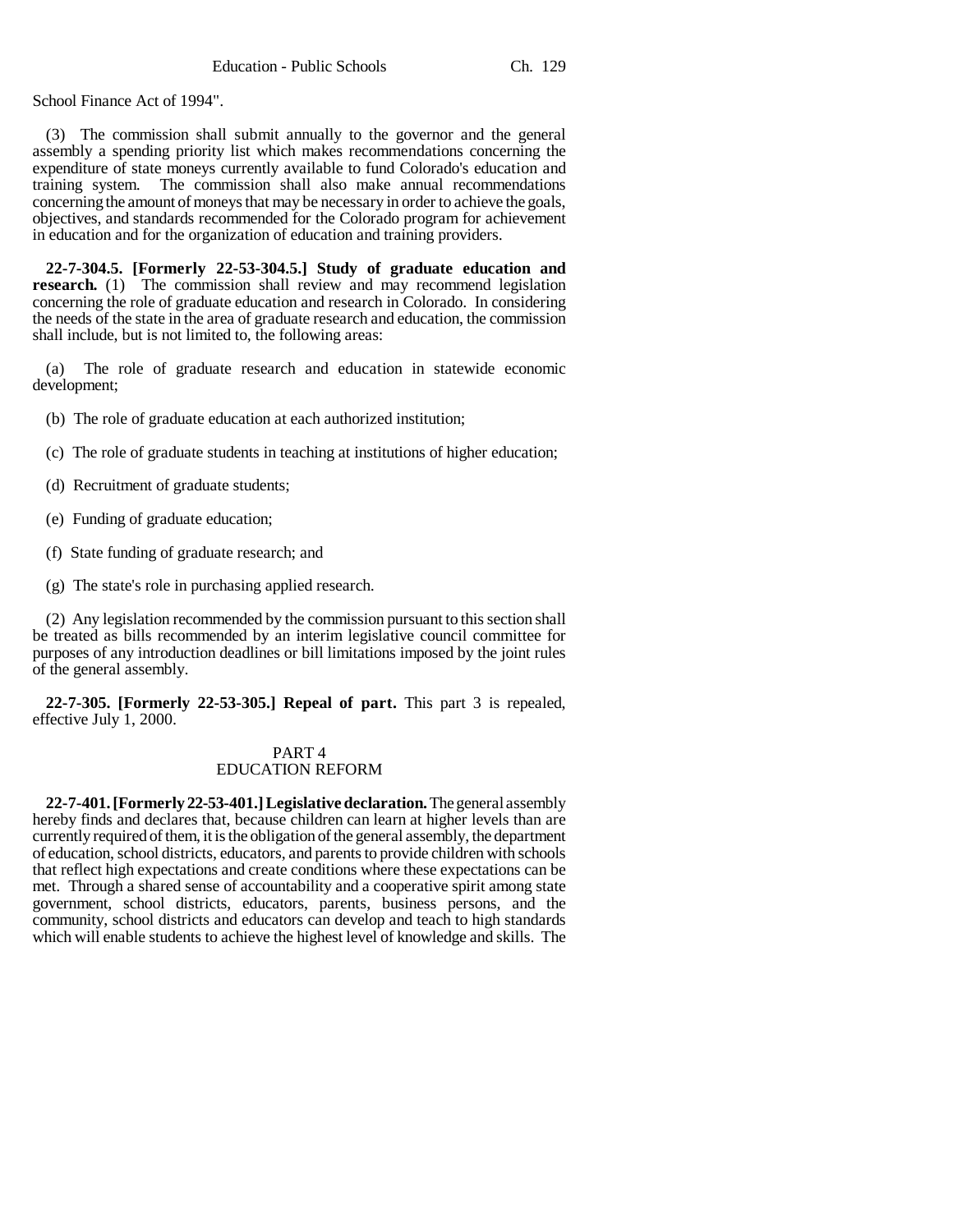general assembly further declares that this system of standards-based education will serve as an anchor for education reform, with the focus of education including not just what teachers teach, but what students learn. In addition, standards-based education will advance equity, will promote assessment of student learning, and will reinforce accountability. The general assembly therefore charges school districts with the responsibility to develop content standards, programs of instruction, and assessments that reflect the highest possible expectations. The general assembly further declares that the ultimate goal of this part 4 is to ensure that Colorado's schools have standards which will enable today's students of all cultural backgrounds to compete in a world economy in the twenty-first century.

**22-7-402. [Formerly 22-53-402.] Definitions.** As used in this part 4, unless the context otherwise requires:

(1) "Assessments" means the methods used to collect evidence of what a student knows or is able to do.

(2) "Board" means the state board of education.

(3) "Commission" means the Colorado commission for achievement in education created in section 22-53-301 SECTION 22-7-301.

(4) "Content standard" means a compilation of specific statements of what a student should know or be able to do relative to a particular academic area.

(5) "Council" means the state standards and assessments development and implementation council.

(6) "Department" means the department of education.

(7) "District" means any public school district organized under the laws of Colorado, except a junior college district.

(8) "District board" means the board of education of a school district.

(8.5) "Exceptional students" means those students defined in section 22-20-103 (1.5) as children with disabilities and students defined in section 22-20-103 (3.7) as gifted children.

(9) "Performance level" means the level of achievement by a student on an assessment relative to a content standard. The acceptable performance level recommended by the council, pursuant to section  $22-53-405$  (2) SECTION 22-7-405 (2), and adopted by the board, pursuant to section  $22-53-406$  (3) SECTION 22-7-406 (3), and the acceptable performance level adopted by any district, pursuant to section  $22-53-407(2)$  SECTION 22-7-407 (2), shall mean the student has the subject matter knowledge and analytical skills necessary to succeed at subsequent grade levels. For graduating students, such acceptable performance level shall mean the student has the subject matter knowledge and analytical skills that all high school graduates should have for democratic citizenship, responsible adulthood, postsecondary education, and productive careers.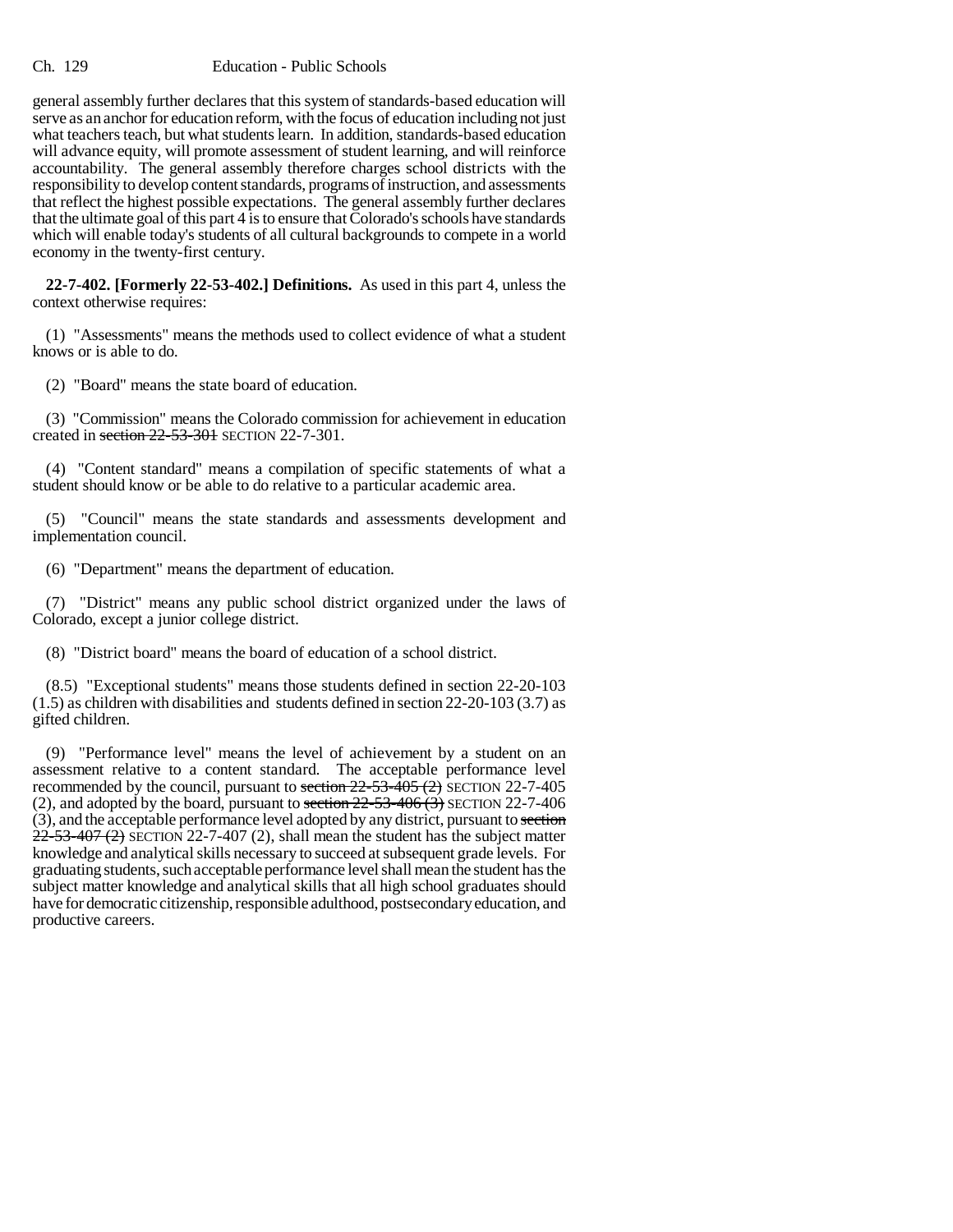(10) "Programs of instruction" means a description of the educational experiences and curriculum which will enable students to achieve content standards.

(11) "Standards-based education" means a system of instruction focused on student learning of content standards. This system aligns programs of instruction and assessments with the content standards. The implementation of "standards-based education" shall not require districts to abandon the use of Carnegie units, to abandon a letter grade system, to adopt outcome-based methods of teaching, or to use student portfolios in place of assessments. In addition, implementation of "standards-based education" shall not require changes in current class schedules and does not encourage block scheduling or other experimental methods of class scheduling.

**22-7-403. [Formerly 22-53-403.] Commitment to equity and excellence.** (1) All activities undertaken pursuant to this part 4 shall reflect a strong commitment to equity and excellence on the part of the council, the department, the board, and districts. The council, in the development and recommendation of state model content standards, state assessments, and model professional educator development materials and pilot programs pursuant to section  $2\overline{2}$ -53-405 SECTION 22-7-405, the board in the adoption of the state model content standards and state assessments pursuant to section 22-53-406 SECTION 22-7-406, and districts in the adoption of content standards and implementation plans pursuant to section 22-53-407 SECTION 22-7-407 shall consciously avoid gender or cultural bias and shall actively address the needs of systems and methods for the education of exceptional students.

(2) Every resident of the state six years of age or older but under twenty-two years of age has a fundamental right to a free public education that assures that such resident shall have the opportunity to achieve the content standards adopted pursuant to this part 4 at a performance level which is sufficient to allow such resident to become an effective citizen of Colorado and the United States, a productive member of the labor force, and a successful lifelong learner.

**22-7-404. [Formerly 22-53-404.] State standards and assessments development and implementation council - creation - membership.** (1) (a) There is hereby created, within the department of education, the state standards and assessments development and implementation council which shall consist of nine members appointed by the governor with the consent of the senate. Members of the council shall be residents of Colorado and shall be appointed for terms of three years; except that, of the members first appointed, three members shall serve for terms of one year, three members shall serve for terms of two years, and three members shall serve for terms of three years. No person shall be appointed to serve more than two consecutive three-year terms.

(b) Members of the council shall include experts in the areas of curriculum, student learning, instruction, assessments, and professional educator development. Members of the council shall represent all areas of the state, including urban and rural areas and large and small districts and shall represent the ethnic and cultural diversity and gender balance of the state. At least one council member shall be a resident of the western slope and at least one council member shall have expertise in addressing the needs of exceptional students.

(2) Any member of the council may be removed at any time for cause by the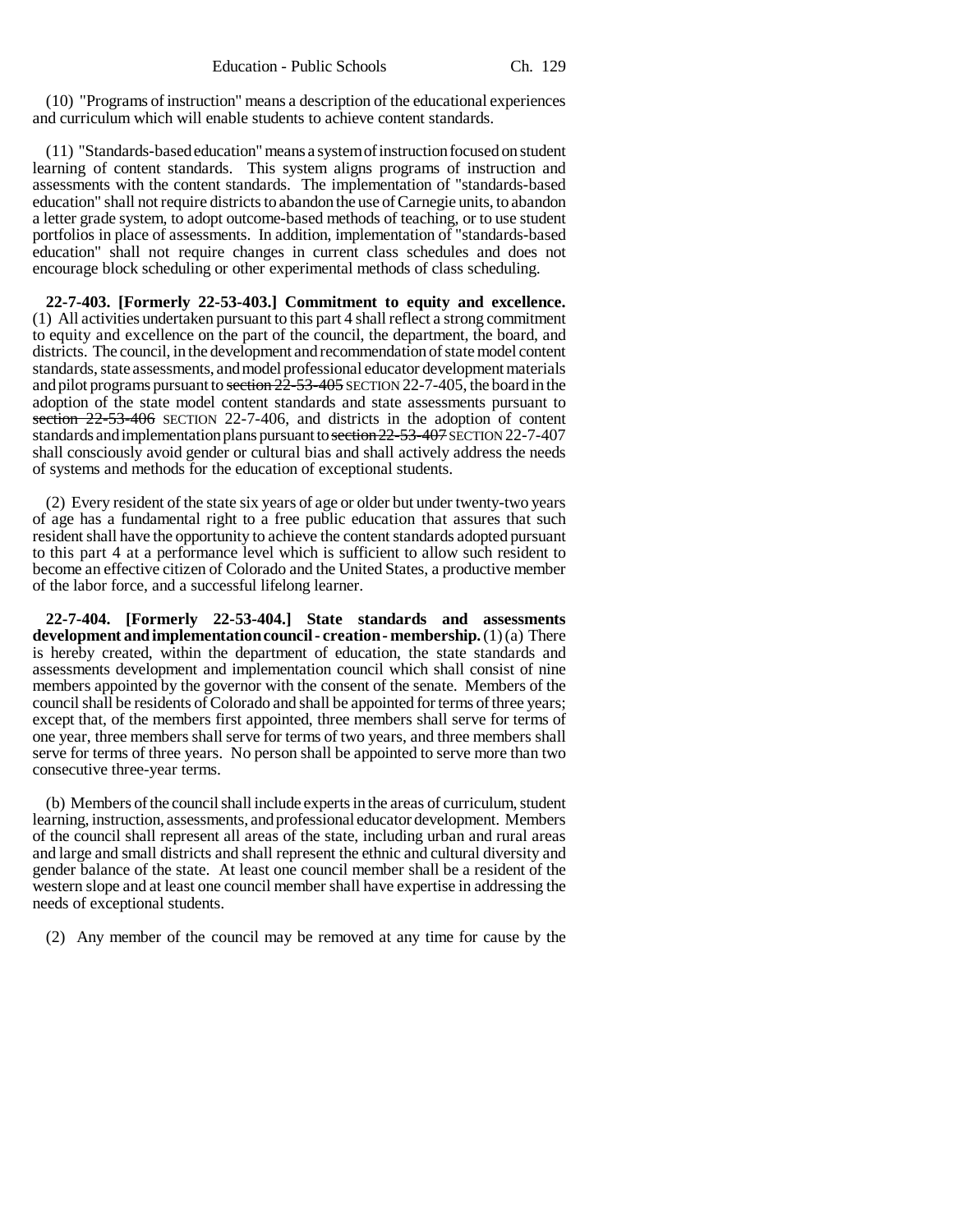#### Ch. 129 Education - Public Schools

governor. If any member of the council vacates the office, a vacancy on the council shall exist and the governor shall fill such vacancy by appointment for the remainder of such vacating member's term.

(3) Members of the council shall be reimbursed by the department for their actual and necessary expenses incurred in the performance of their duties pursuant to this part 4. For the 1993-94 and 1994-95 fiscal years, the department shall allocate the moneys normally allocated to fund statewide testing pursuant to section  $22-53-205$ SECTION 22-7-203 to fund any costs incurred by the council pursuant to this subsection (3) and pursuant to section 22-53-405 SECTION 22-7-405 and to fund any pilot professional educator development programs developed by the council pursuant to section  $22-53-405$  (1) (d) (III) SECTION  $22-7-405$  (1) (d) (III).

(4) The department shall provide such office space, equipment, and staff services to the council as may be necessary for the council to carry out its powers and duties as set forth in this part 4. In addition, the council may request assistance as necessary from any other state agency.

**22-7-405. [Formerly 22-53-405.] Powers and duties of the state standards and assessments development and implementation council.** (1) (a) On or before April 1, 1995, the council shall develop and recommend to the board for adoption first priority state model content standards in the areas of reading, writing, mathematics, science, history, and geography. As a second priority, the council shall develop and recommend to the board for adoption state model content standards in the areas of art, music, physical education, foreign languages, economics, and civics.

(b) In developing such state model content standards, the council shall heavily utilize and rely upon the expertise of district personnel and other education experts.

(c) In developing state model content standards, the council, in collaboration with the commission, shall, following appropriate public notice, hold a series of at least six public meetings throughout the state at which it shall hear testimony regarding such state model content standards. The council shall also specifically seek recommendations from and shall work in cooperation with districts, educators, parents, students, representatives from postsecondary education, business persons, members of the general community who are representative of the cultural diversity of the state, AND the standards and assessments task force appointed by the commission. and the state advisory accountability committee created in section  $22-7-103$  (3). In addition, in developing the state model content standards, the council shall consider national content standards, such as those adopted by the national council of teachers of mathematics, the national council for geographic education and the national geographic society, and the national science foundation, the national academy of science, and the national science teachers association, and content standards adopted in other states.

(d) In recommending state model content standards for adoption by the board, the council shall also recommend to the board, the commission, the joint budget committee, and the house and senate education committees a plan for the implementation of standards-based education which shall include, but shall not be limited to, the following: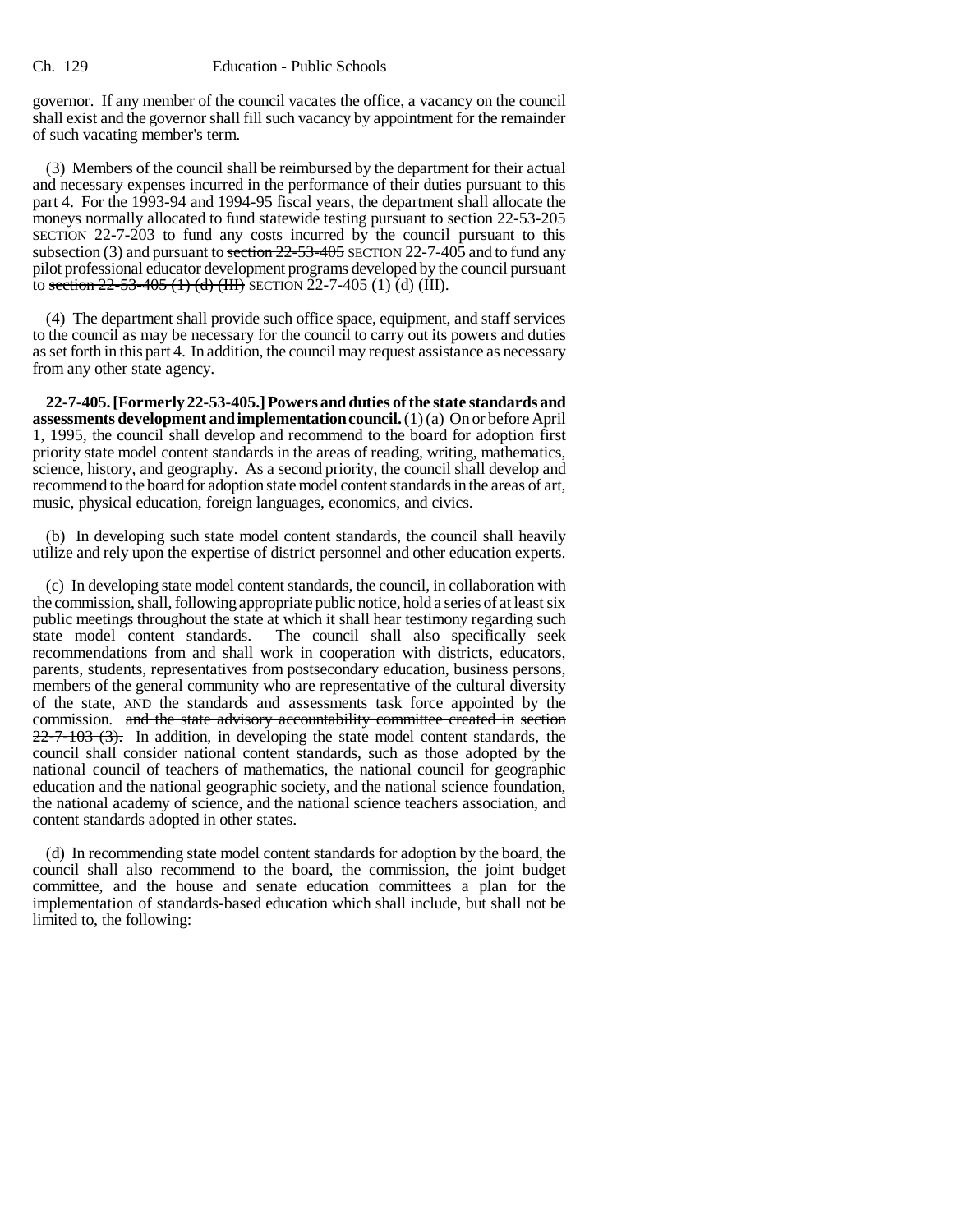(I) Proposed timelines for districts to adopt first and second priority content standards and implementation plans and to begin assessing students pursuant to the provisions of section  $22-53-407$  SECTION 22-7-407;

(II) A summary of the fiscal impact of the implementation of standards-based education at the state and local levels and proposed funding amounts and sources, including additional funding and the reallocation of existing funds, as necessary for the implementation of standards-based education pursuant to this part 4 at both the state and district levels; and

(III) Proposed model professional educator development materials and programs and pilot professional educator development programs for use by districts at their discretion.

(2) Following adoption of the state model content standards by the board pursuant to section  $22-53-406$  (1) SECTION 22-7-406 (1), the council shall develop and recommend to the board state assessments that are aligned with the state model content standards and that, following adoption by the board, shall be administered statewide by the department at the fourth grade, eighth grade, and eleventh grade levels pursuant to the provisions of section 22-53-409 SECTION 22-7-409. The council shall also recommend an acceptable performance level on each such state assessment. Such performance level shall be continuously reexamined.

(3) The council may, at its discretion, contract with any district or consortium of districts or with any individual, group, or corporation with expertise in education for the development of state model content standards and state assessments. Any such contract shall be subject to approval by the board.

(4) Following adoption of the state model content standards and state assessments by the board, the council shall review and recommend to the board revisions of the state model content standards, the state assessments, and the model professional educator development materials, programs, and pilot programs as necessary to maintain the maximum effectiveness of the state model content standards, state assessment standards, and recommended model professional educator development materials, programs, and pilot programs. In preparing any recommended revisions, the council shall seek recommendations from and shall work in cooperation with educators, parents, students, business persons, AND members of the general community who are representative of the cultural diversity of the state. and the state advisory accountability committee created pursuant to section 22-7-103 (3).

**22-7-406. [Formerly 22-53-406.] Adoption of state model content standards, state assessments, and timelines - resource bank.** (1) (a) On or before September 15, 1995, the board, after careful consideration of the recommendations of the council and in consultation with the commission, shall adopt first priority state model content standards in the areas of reading, writing, mathematics, science, history, and geography. As a second priority, the board, after careful consideration of the recommendations of the council and in consultation with the commission, shall adopt state model content standards in the areas of art, music, physical education, foreign languages, economics, and civics.

(b) Following adoption of the state model content standards pursuant to paragraph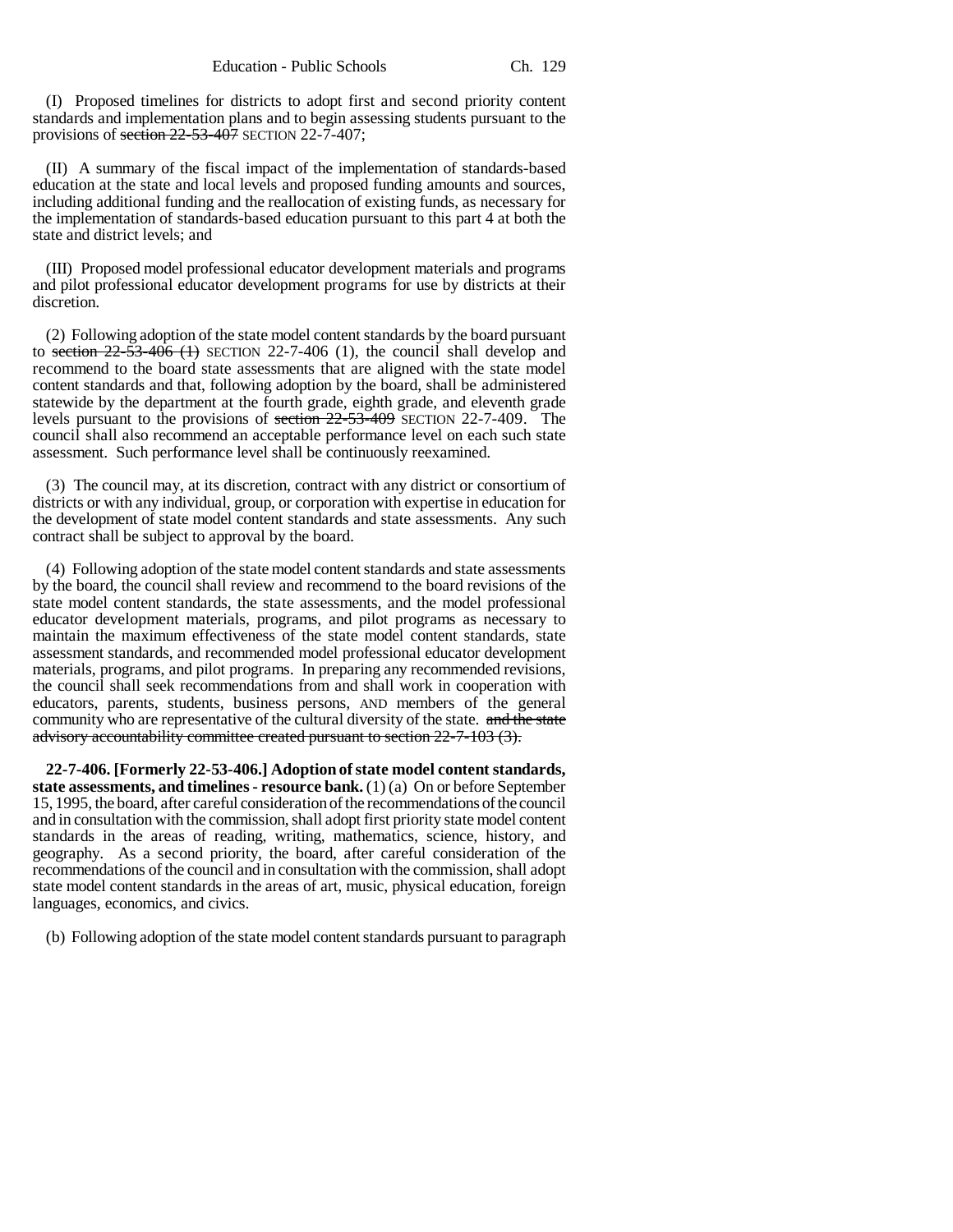#### Ch. 129 Education - Public Schools

(a) of this subsection (1), the board, after careful consideration of the recommendations of the council and in consultation with the commission, shall adopt revised state model content standards and revised state assessments as necessary to maintain the effectiveness of such state model content standards and state assessments.

(2) On or before September 15, 1995, the board, after careful consideration of the recommendations of the council and in consultation with the commission and the joint budget committee, shall adopt timelines:

(a) Specifying the time by which districts shall adopt first and second priority content standards and implementation plans pursuant to the provisions of section 22-53-407 SECTION 22-7-407; and

(b) Specifying the time by which districts shall begin to assess students. The timeline shall require student assessments to be administered as follows: In the first year, assessments shall be administered to students in the fourth grade level; in the second year, assessments shall be administered to students in the fourth and eighth grade levels; in the third year and in each year thereafter, assessments shall be administered to students in the fourth, eighth, and eleventh grade levels.

(3) On or before June 1, 1996, the board, after careful consideration of the recommendations of the council, shall adopt state assessments which are aligned with the state model content standards and shall specify an acceptable performance level on each such state assessment. Such performance level shall be continuously reexamined. In addition, the board may, at its discretion, adopt additional performance levels.

(4) The board, the commission, and the joint budget committee may, with written comments, refer any recommendations received pursuant to section 22-53-405 SECTION 22-7-405 back to the council for further review.

(5) The board shall establish a resource bank which shall include the state model content standards. In addition, the resource bank shall include national model standards, model programs of instruction, model assessments, and model materials for professional educator development which are collected from districts, from national organizations, and from other states for use as examples by districts at their discretion. All items included in the resource bank shall explicitly address systems and methods for the education of exceptional students. Any model assessments included in the resource bank shall include all normal format modifications that are used for exceptional students. Resource bank materials shall be available for use on or before June 1, 1995.

**22-7-407. [Formerly 22-53-407.] Adoption of content standards by districts.** (1) In accordance with timelines adopted by the board pursuant to section 22-53-406  $(2)$  SECTION 22-7-406 (2), but not later than January 1, 1997, each district shall adopt first priority content standards in the areas of reading, writing, mathematics, science, history, and geography which meet or exceed the state model content standards adopted pursuant to section  $22-53-406$  (1) SECTION 22-7-406 (1). In accordance with timelines adopted by the state board, districts shall also adopt second priority content standards in the areas of art, music, physical education, foreign languages,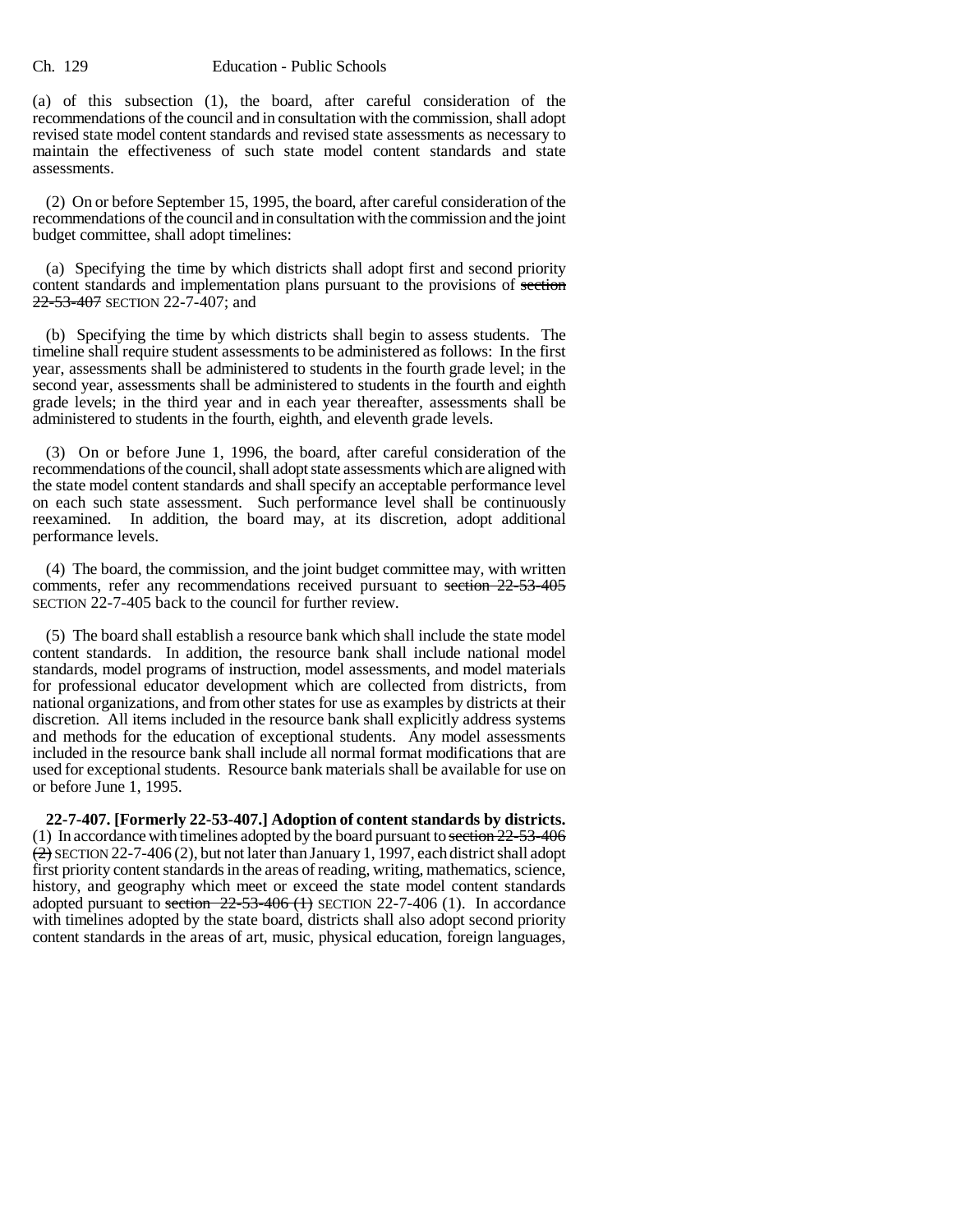Education - Public Schools Ch. 129

economics, and civics. Content standards may be adopted for each grade level or may be adopted for groupings of grade levels. In adopting content standards, each district shall seek input from and shall work in cooperation with educators, parents, students, business persons, members of the general community who are representative of the cultural diversity of the district, and the district's advisory accountability committee created pursuant to section 22-7-104.

(2) Following adoption of content standards pursuant to this section, the district shall develop a plan for:

(a) Revising curriculum and programs of instruction to align them with adopted content standards and to ensure that each student will have the educational experiences needed to achieve the adopted content standards;

(b) Developing assessments which will adequately measure each student's progress toward and achievement of the adopted content standards, including specification of an acceptable performance level. Such performance level shall be continuously reexamined.

(c) Administering assessments developed pursuant to paragraph (b) of this subsection (2) to students at the fourth, eighth, and eleventh grade levels and, at the district's discretion, at other grade levels;

(d) Addressing the different learning styles and needs of students of various backgrounds and abilities and eliminating barriers to equity which exist within public schools within the district; and

(e) Providing professional educator development in standards-based education.

(3) The plan adopted pursuant to subsection (2) of this section shall specifically address the education of exceptional students. In addition, such plan shall adopt timelines for the implementation of standards-based education pursuant to this part 4.

(4) Following adoption of content standards pursuant to this section, each district shall review and revise such content standards as necessary to maintain maximum effectiveness. In revising such content standards, each district shall seek recommendations from and shall work in cooperation with educators, parents, students, business persons, members of the general community who are representative of the cultural diversity of the district, and the district's advisory accountability committee created pursuant to section 22-7-104.

(5) Following adoption of content standards, each school district shall, through written materials and public meetings, inform parents of students enrolled in such district of the application and effect of such content standards and standards-based education, including how students' progress in achieving content standards will be measured and how parents will be informed of such progress. Such information shall also be provided to the district advisory accountability committee and the building advisory accountability committees within such district.

(6) Any individual education program which is developed for a student with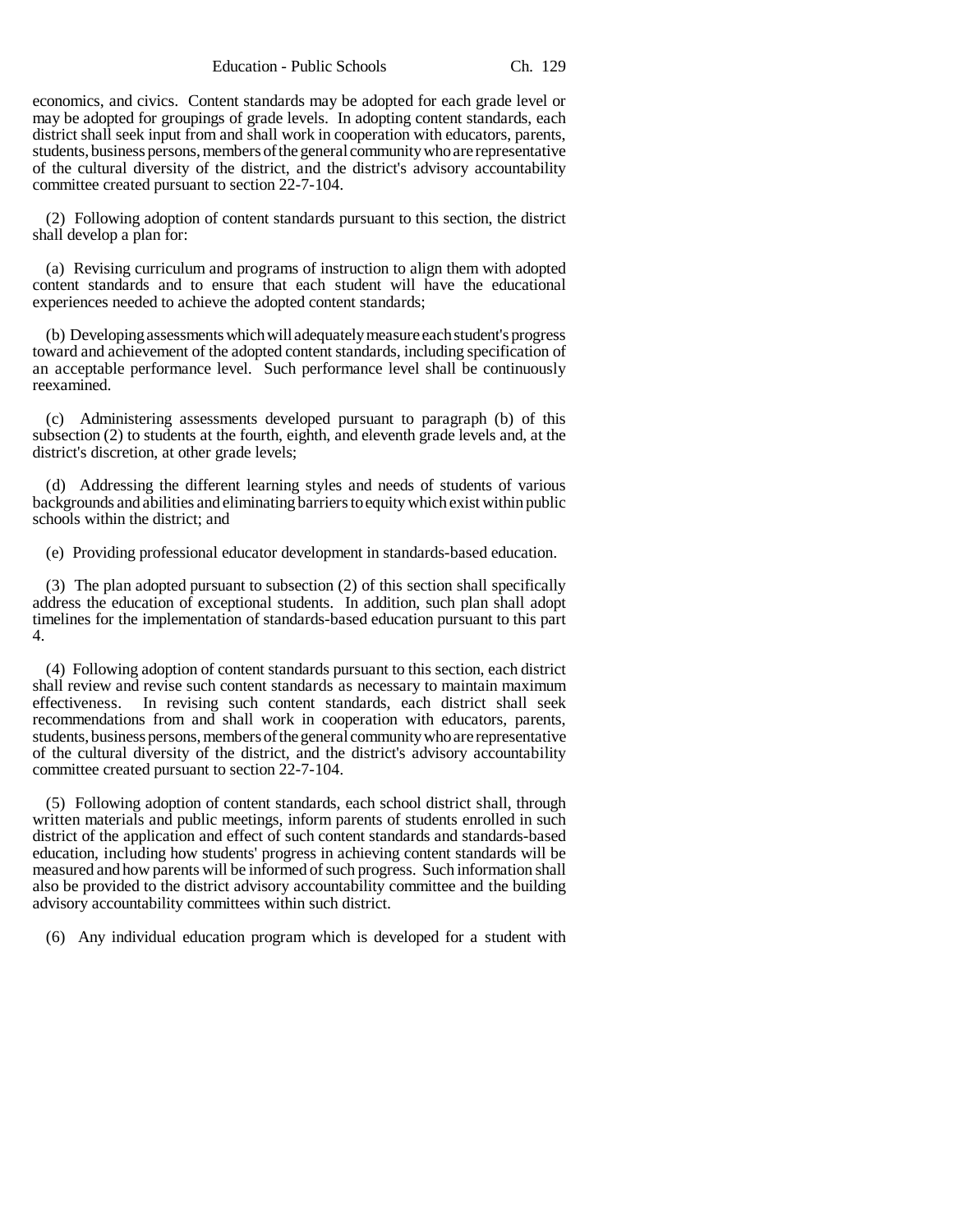disabilities pursuant to section 22-20-108 (4) shall specify whether such student shall achieve the district's adopted standards or whether such student shall achieve individualized standards which would indicate the student has met the requirements of such student's individual education program.

**22-7-408. [Formerly 22-53-408.] Temporary waiver of regulatory requirements.** (1) The board shall temporarily waive those regulatory requirements which are imposed on districts which it determines are appropriate for waiver, including but not limited to all statewide testing requirements, in order to allow districts to concentrate their energies and resources on the development of content standards, programs of instruction, assessments, and programs for professional educator development in standards-based education as required by this part 4. Such waiver shall apply for all districts and shall be in place as long as is deemed necessary by the board.

(2) On or before February 1, 1994, the department shall submit to the education committees of the house of representatives and the senate a list of the activities of the department and the regulatory requirements which it recommends be reduced or eliminated to allow for the implementation of this part 4 within existing resources. It is the intent of the general assembly that other activities of lesser priority be reduced or eliminated in order to implement this part 4 within the existing resources of the department. Any legislation which may be necessary to implement such list shall be considered during the second regular session of the Fifty-ninth general assembly.

**22-7-409. [Formerly 22-53-409.] Assessments.** (1) (a) Beginning September 1, 1996, the department shall implement a Colorado student assessment program under which it shall administer statewide assessments, adopted by the board pursuant to section  $22-53-406$  SECTION 22-7-406, in the first priority areas of reading, writing, mathematics, science, history, and geography on a stratified, random sampling basis to provide accurate and detailed information to the people of Colorado on student academic achievement and to corroborate the quality of the results provided by district assessments. At a minimum, the department shall base the sampling strata on district size. Following adoption of state model content standards in the second priority areas of art, music, physical education, foreign languages, economics, and civics, such areas shall be included in the Colorado student assessment program. The timetable for administering such assessments shall be established by the board. In the first year, statewide assessments shall be administered in grade four. In the second year, statewide assessments shall be administered in grades four and eight. In the third year and in each year thereafter, statewide assessments shall be administered in grades four, eight, and eleven. The initial statewide assessment at each grade level shall be considered a baseline assessment.

(b) The general assembly hereby recognizes the importance of administering assessments at the fourth grade level to ensure at an early stage that each student is attaining the knowledge and mastering the skills necessary to successfully complete such student's educational career.

(2) Participation in the Colorado student assessment program shall be required of all schools selected for the statewide samples. Every school shall participate in the Colorado student assessment program at least once every three years to provide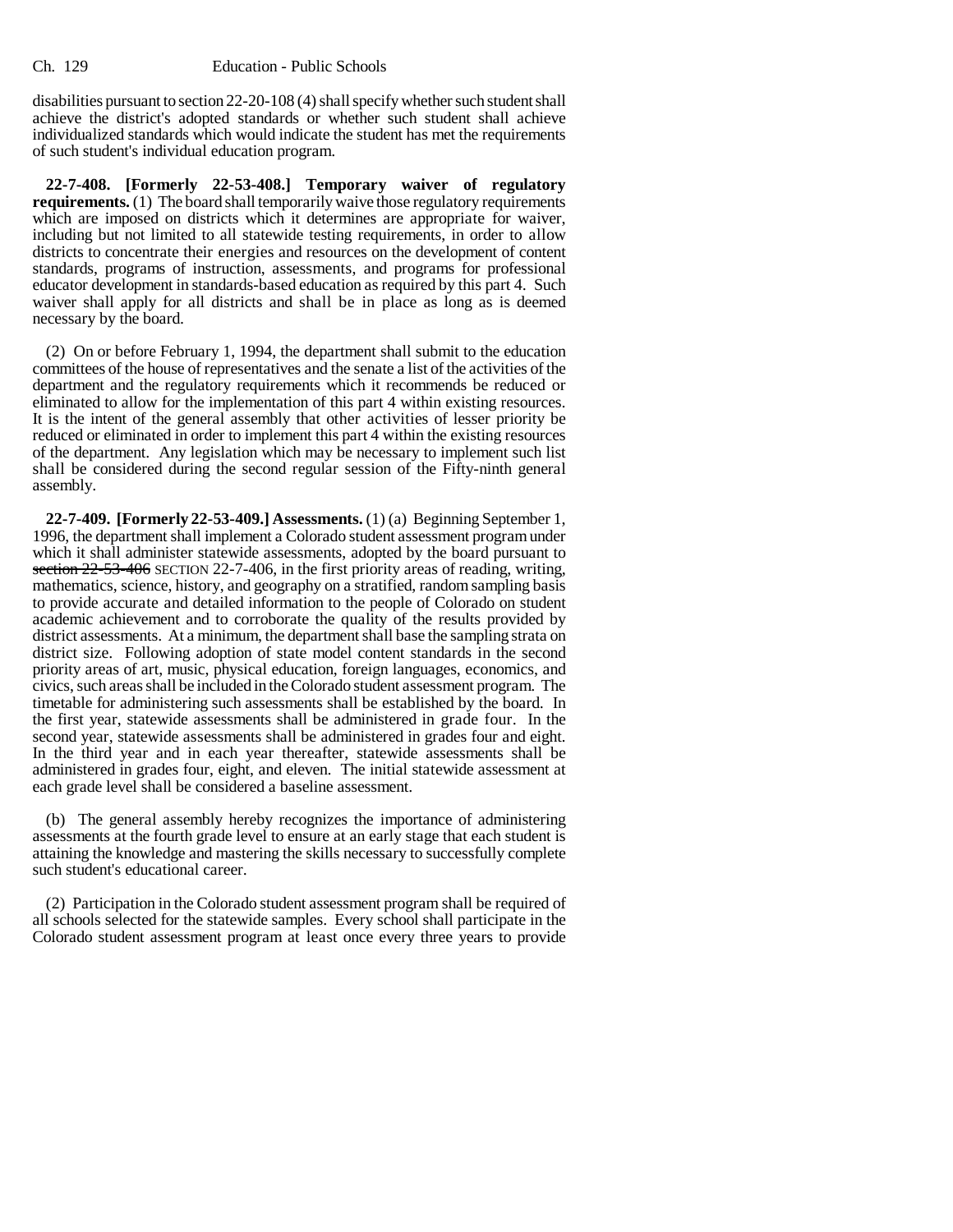corroboration of state and district assessment results.

(3) In accordance with timelines adopted by the board pursuant to section  $22-53-406(2)$  SECTION 22-7-406 (2) but beginning not later than January 1, 1998, each district shall administer assessments adopted pursuant to the district plan required under section  $22-53-407(2)$  SECTION  $22-7-407(2)$  in the first priority areas of reading, writing, mathematics, science, history, and geography to students at the fourth, eighth, and eleventh grade levels. Following adoption of content standards in the second priority areas of art, music, physical education, foreign languages, economics, and civics, such areas shall be included in the district assessments at the fourth, eighth, and eleventh grade levels. Results of such assessments shall be reported to the department pursuant to paragraph (b) of subsection (4) of this section. Nothing in this subsection  $(3)$  shall prevent districts from administering assessments at levels other than the fourth, eighth, and eleventh grade levels.

(4) (a) The department shall prepare an annual report of the results of statewide assessments which shall be delivered to the council, to the board, to the commission, to the education committees of the house of representatives and the senate, to the district accountability committees, and to the districts and which shall be available to the public. The first report shall be available on or before January 1, 1998. Such report shall include the percentage of students achieving each of the performance levels specified by the board and shall be reported for the state as a whole as well as by gender, race, separate disabling condition, and ethnicity of students and by district and district size.

(b) In accordance with timelines adopted by the board pursuant to section  $22-53-406(2)$  SECTION 22-7-406 (2) but beginning not later than January 1, 1999, the annual report prepared by the department shall also contain assessment results reported by each district that specify the percentage of students achieving each of the performance levels specified by the district in the district plan adopted pursuant to section  $22-53-407(2)$  SECTION 22-7-407 (2) on each of the district content standards as measured by assessments adopted by the district. Such results shall be reported for the district as a whole as well as by gender, race, separate disabling condition, and ethnicity of students in accordance with a standard reporting format established by the board. In addition, at the fourth grade, eighth grade, and eleventh grade levels, each district shall submit a comparison of the district assessment results and the state assessment results in a standard reporting format established by the board if students in such district participated in the Colorado student assessment program for that year. In addition, such comparison shall include information establishing the validity and reliability of the district assessments and their internal comparability as well as their comparability to the state assessments.

(c) Each district shall, to the extent possible, use the results of the district assessments administered pursuant to this section and the information included in the annual report to diagnose the learning needs of individual students, to provide feedback to students related to their progress toward attaining higher performance levels on district content standards, and to revise its programs of instruction and assessments, as necessary, to assist those students needing additional academic support in attaining higher performance levels.

## **22-7-410. [Formerly 22-53-410.] Annual public meeting.** The commission shall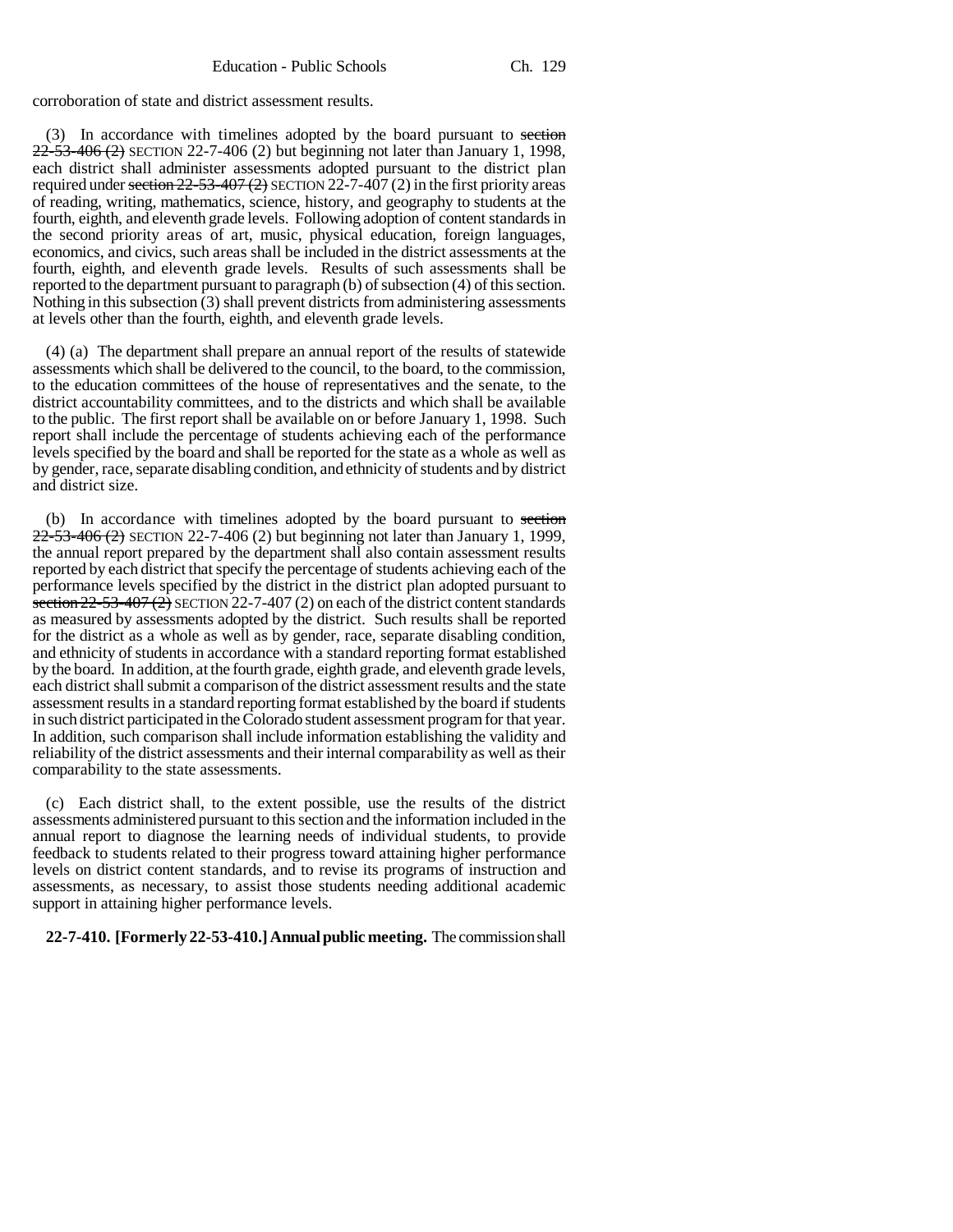hold an annual public meeting in conjunction with the board, the council, and the department to discuss the effectiveness of standards-based education as implemented by this part 4 and the annual report of assessments prepared by the department pursuant to section 22-53-409 SECTION 22-7-409. Notice of such meeting shall be posted in every public school in the state no later than thirty days prior to such meeting. Members of the general public shall have opportunity to present testimony at such hearing regarding the annual report and the effectiveness of standards-based education as implemented by the districts, the board, and the department.

# PART 5

# COLORADO BASIC LITERACY ACT

**22-7-501. [Formerly 22-53-601.] Short title.** This part 6 PART 5 shall be known and may be cited as the "Colorado Basic Literacy Act".

**22-7-502. [Formerly 22-53-602.] Legislative declaration.** The general assembly hereby finds and declares that all pupils can succeed in school if they have the basic skills in reading and writing that are appropriate for their grade levels. The general assembly further finds and declares that, for success in school, reading is the most important skill, closely followed by writing and mathematics. Accordingly, it is the obligation of the general assembly, the department of education, school districts, schools, educators, and parents or legal guardians to provide pupils with the literacy skills essential for success in school and life. It is the intent of the general assembly that, after completion of the third grade, no pupil may be placed at a grade level or other level of schooling that requires literacy skills not yet acquired by the pupil.

**22-7-503. [Formerly 22-53-603.] Definitions.** As used in this part 6 PART 5, unless the context otherwise requires:

(1) "Individual literacy plan" means an individual literacy plan formulated for a pupil pursuant to section  $22-53-604$  (3) SECTION 22-7-504 (3).

(2) "School district" means a school district organized pursuant to law.

(3) "State board" means the state board of education.

**22-7-504. [Formerly 22-53-604.] Pupil assessments - individual literacy plans.** (1) The state board shall determine the satisfactory reading readiness level for kindergarten pupils and literacy and reading comprehension levels for pupils in first, second, and third grades. No later than December 1, 1997, the state board shall, after consultation with the state standards and assessments development and implementation council created in section 22-53-404 SECTION 22-7-404, approve and identify to each school district instruments for assessing the reading readiness of each pupil in kindergarten and the literacy and reading comprehension level of each pupil in first, second, or third grade. The state board shall promulgate rules to permit exceptions to the retention of pupils in third grade pursuant to paragraph (a) of subsection (5) of this section in cases that have special circumstances.

(2) Using the assessment instruments approved and identified by the state board pursuant to subsection (1) of this section, and beginning no later than the 1998-99 school year, each school district shall annually assess the reading readiness or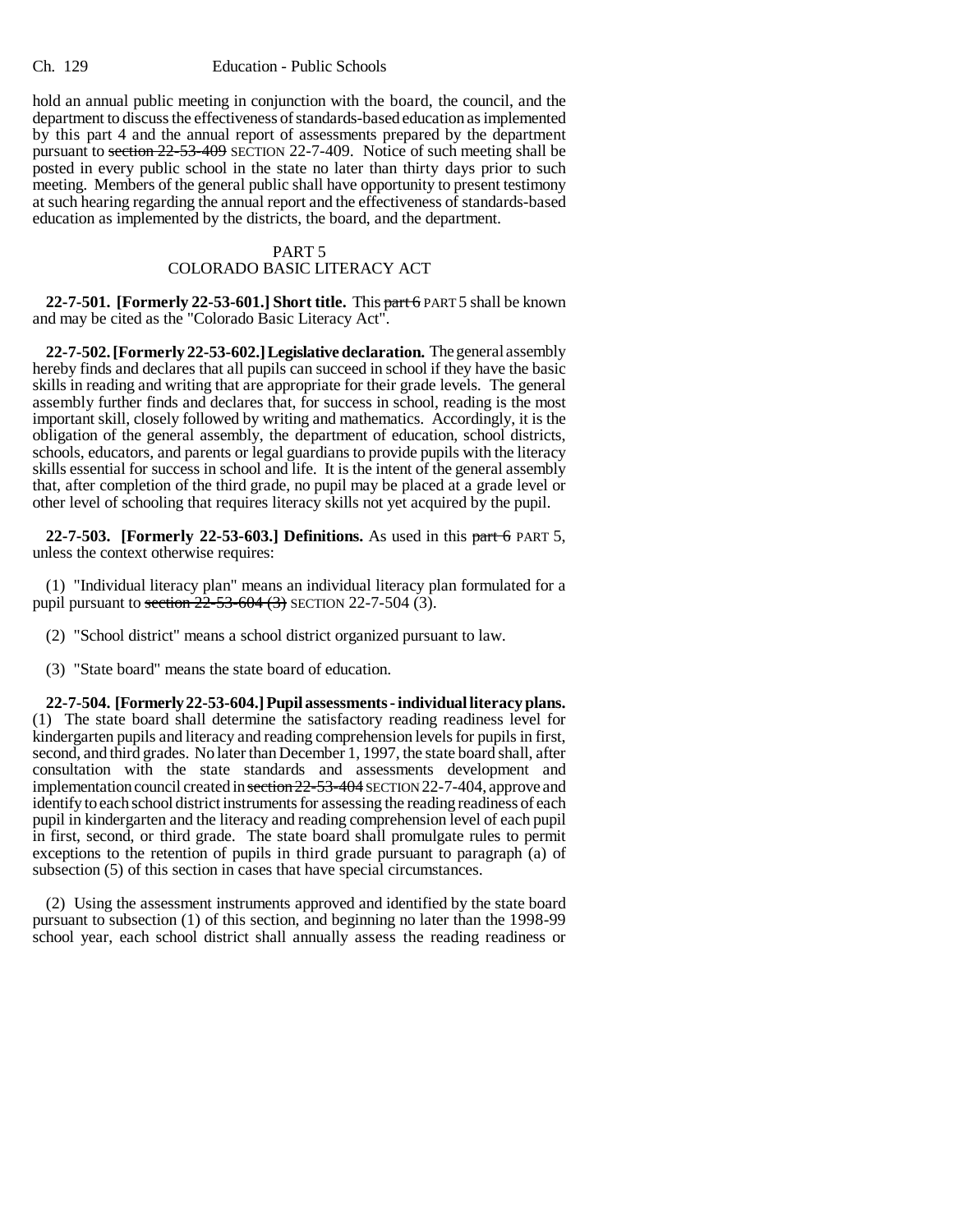literacy and reading comprehension level of each pupil enrolled in kindergarten or first, second, or third grade. The assessment may be done in conjunction with assessments of the pupil's performance on the reading content standard pursuant to part 4 of this article.

(3) If a pupil's reading readiness or literacy and reading comprehension, as measured by the assessment, is below the level established by the state board for pupils at that grade, the pupil's parents or legal guardian and teacher and the school administration shall formulate an individual literacy plan for the pupil. For compliance with this section, a literacy plan may be incorporated into the individual education plan for special education students. The plan shall include, but need not be limited to, the following:

(a) Sufficient in-school instructional time for the development of the pupil's reading readiness or literacy and reading comprehension skills;

(b) An agreement by the pupil's parents or legal guardian to implement a home reading program to support and coordinate with the school; and

(c) If necessary, placement of the pupil in a summer reading tutorial program.

(4) The school district shall reassess each pupil's progress in the individual literacy plan each semester. The plan shall continue until the pupil is reading at or above grade level.

(5) (a) In no case shall a school district permit a pupil to pass from the third grade to the fourth grade for reading classes unless the pupil is assessed as reading at or above the reading comprehension level established by the state board.

(b) Paragraph (a) of this subsection (5) does not apply to children with disabilities, as defined in section 22-20-103 (1.5), when the disability is a substantial cause for a pupil's inability to read and comprehend at grade level.

(c) Notwithstanding the provisions of paragraph (a) of this subsection (5), a school district may allow a pupil to pass from the third grade to the fourth grade under rules promulgated by the state board pursuant to subsection (1) of this section.

(6) The resource bank, created pursuant to section  $22-53-406$  (5) SECTION 22-7-406 (5), shall include in its model programs of instruction reading readiness, literacy, and reading comprehension programs collected from school districts and organizations in the state and throughout the nation that have been proven to be successful. A school district may request technical assistance from the state board and the department of education in selecting and adapting a literacy program in the resource bank for use in the school district.

**22-7-505. [Formerly 22-53-605.] School district responsibilities and incentives.** (1) Each school district shall annually report to the department of education:

(a) The number and percentage of pupils enrolled in the third grade in the school district who read at or above the third grade level;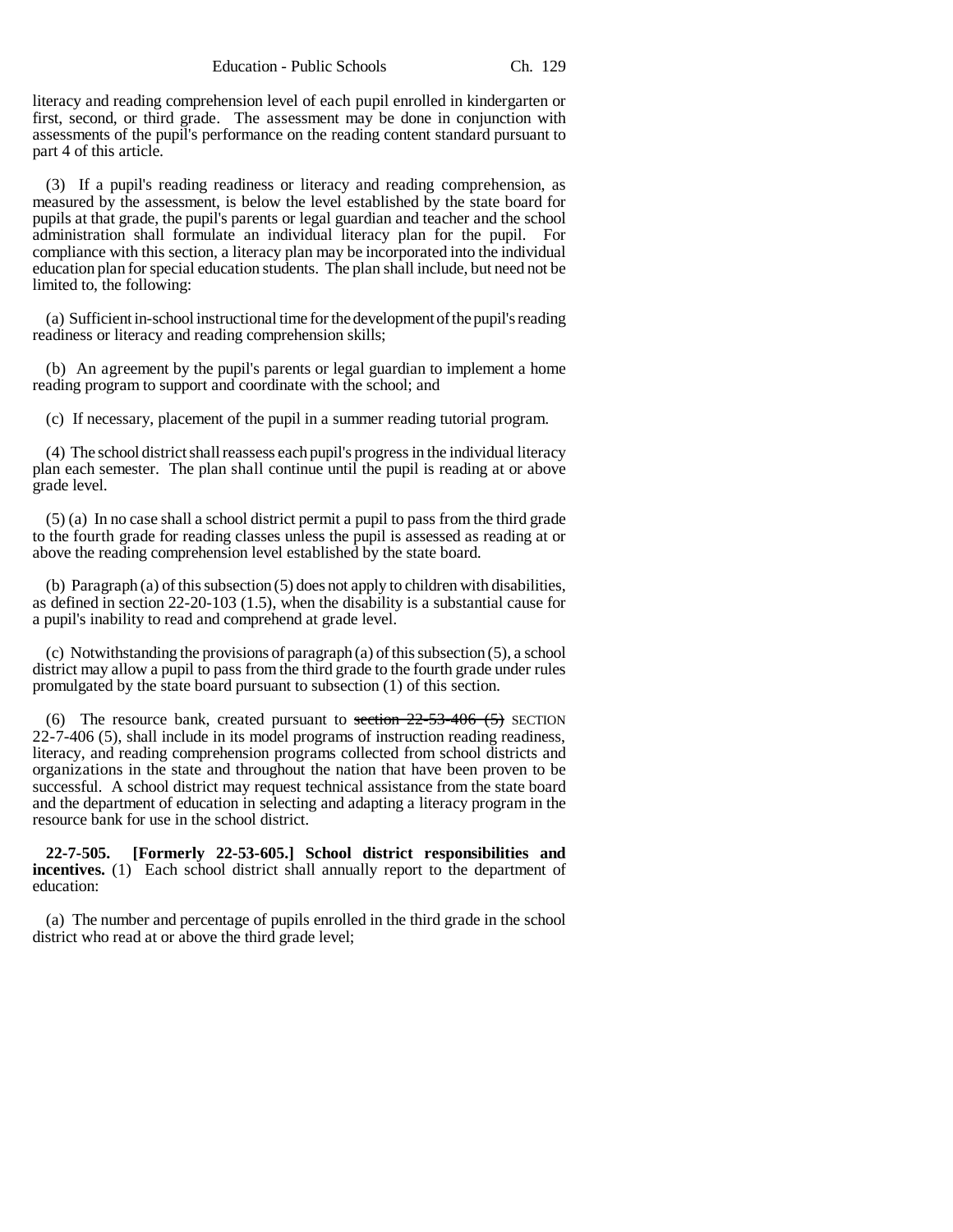(b) The number and percentage of pupils enrolled in the school district who have an individual literacy plan;

(c) The number and percentage of pupils enrolled in the school district who have increased their literacy and reading comprehension levels by two or more grades during one year of instruction.

**SECTION 2.** 22-2-106 (2) (b), Colorado Revised Statutes, 1995 Repl. Vol., is amended to read:

**22-2-106. State board - duties.** (2) (b) The state board shall withhold its accreditation of any school district under paragraph (c) of subsection (1) of this section if it determines that the school district has not adopted content standards and a plan for implementation pursuant to the provisions of section 22-53-407 SECTION  $22 - 7 - 407$ .

**SECTION 3.** 22-2-117 (1), Colorado Revised Statutes, 1995 Repl. Vol., is amended to read:

**22-2-117. Additional power - state board - waiver of requirements - repeal.** (1) Upon application of the board of education of any school district, a majority of the appropriate accountability committee, a majority of the affected certified administrators, and a majority of the teachers of the affected school or district concurring therein, the state board may waive any requirements imposed by this title subject to standards providing for educational achievement, and enhancement of educational opportunity, giving due regard to the costs of providing such services or by rule and regulation promulgated by the state board for such school district, or portion thereof, which, in its discretion, it deems necessary to accomplish the purposes of <del>sections 22-53-203 to 22-53-208</del> SECTIONS 22-7-201 TO 22-7-206 relating to educational achievement. The burden of proof shall be on such school district to demonstrate that the waiver requested, if granted, would result in the accomplishment of the purposes of said sections.

**SECTION 4.** 22-5-103 (2.5), Colorado Revised Statutes, 1995 Repl. Vol., is amended to read:

**22-5-103. Definitions.** As used in this article, unless the context otherwise requires:

(2.5) "Colorado commission for achievement in education" means the "Colorado commission for achievement in education" created pursuant to section 22-53-301 (1) SECTION 22-7-301 (1).

**SECTION 5.** 22-5-115 (4), Colorado Revised Statutes, 1995 Repl. Vol., is amended to read:

**22-5-115. Financing boards of cooperative services.** (4) For budget years commencing on or after July 1, 1996, the amount received by any board of cooperative services pursuant to this section shall be used to fund professional educator development in standards-based education pursuant to the plan adopted by each school district pursuant to section  $22-53-407(2)$  SECTION 22-7-407 (2) in each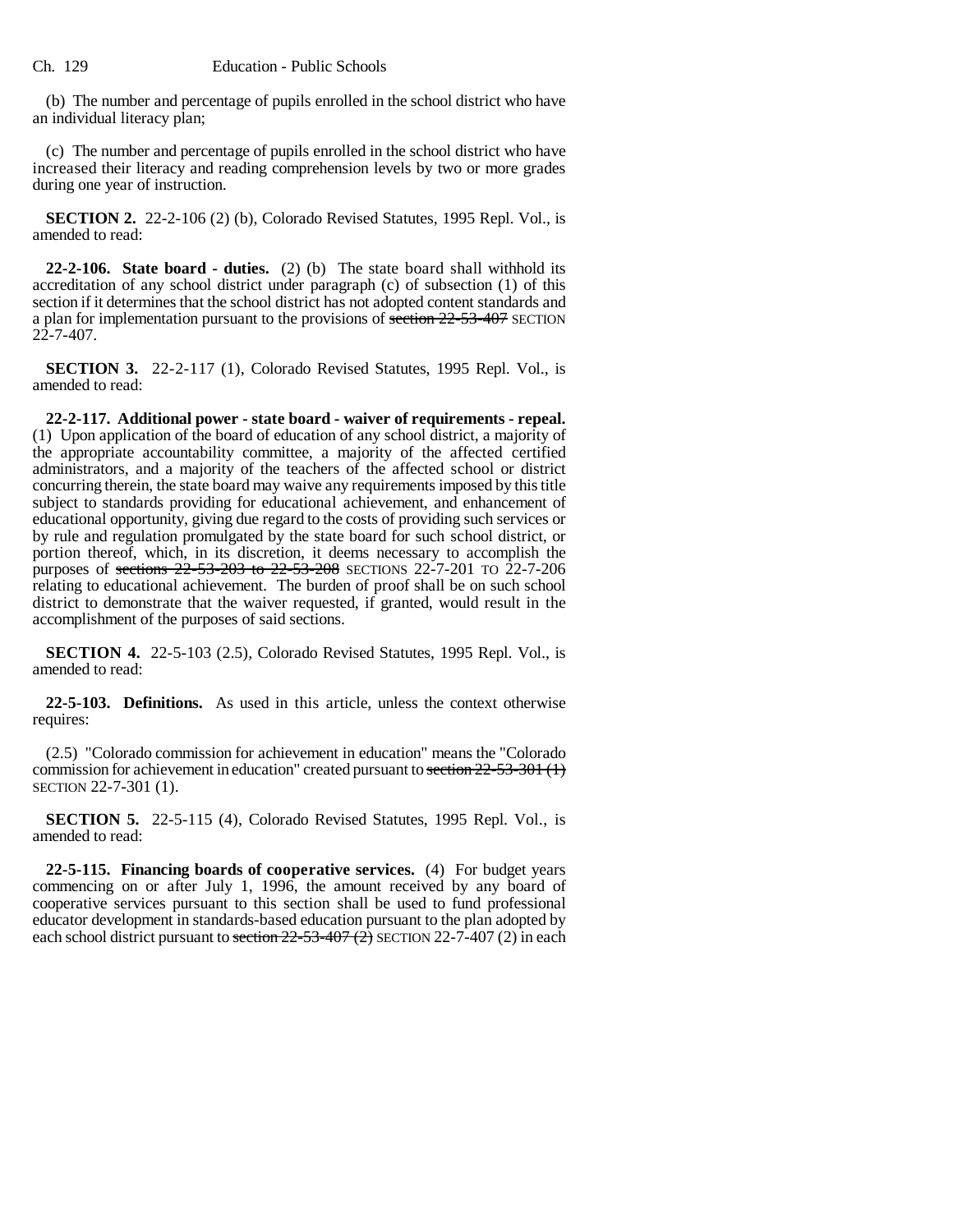school district which is a member of such board and in any nonmember school district which chooses to participate in a professional educator development program with any board of cooperative services.

**SECTION 6.** 22-30.5-204 (1), Colorado Revised Statutes, 1995 Repl. Vol., as amended, is amended to read:

**22-30.5-204. Charter school districts - creation - requirements.** (1) Beginning with the 1997-98 school year, the state board shall initiate a pilot program to test the effectiveness of charter school districts. As part of this pilot program, the state board may approve up to five school districts in the state to operate as charter school districts; except that the state board shall approve only those applications that meet the qualifications specified in section 22-30.5-205. To be approved as a charter school district, the local board of education shall submit an application to the state board as prescribed in section 22-30.5-205. Any school district that is approved to operate as a charter school district shall operate under the provisions of its charter and shall be subject to the provisions of this part 2, PART 4 OF ARTICLE 7, AND articles 20, 30, 31, 36, and 40 to 43, part 4 of article 53, and articles 54, and 60 to 64 of this title and the reporting requirements contained in sections SECTIONS 22-7-205, 22-33-105, AND 22-44-105 (4), and  $22-53-207$ , and shall not otherwise be subject to state statutes or regulations concerning school districts except as may be provided in the charter or in this part 2.

**SECTION 7.** 22-32-109 (1) (aa), Colorado Revised Statutes, 1995 Repl. Vol., is amended to read:

**22-32-109. Board of education - specific duties.** (1) In addition to any other duty required to be performed by law, each board of education shall have and perform the following specific duties:

(aa) To adopt content standards and a plan for implementation of such content standards pursuant to the provisions of section 22-53-407 SECTION 22-7-407;

**SECTION 8.** 22-32-110 (3.5) (b), Colorado Revised Statutes, 1995 Repl. Vol., is repealed as follows:

**22-32-110. Board of education - specific powers.** (3.5) (b) Reports submitted for individual school buildings shall be compiled into a summary for the school district which shall be submitted as a part of the annual report to the state board of education. The summary shall be in a form prescribed by the state board.

**SECTION 9.** 22-44-203 (2), Colorado Revised Statutes, 1995 Repl. Vol., is amended to read:

**22-44-203. Adoption and compatibility of handbook.** (2) The financial policies and procedures handbook so adopted shall be compatible with the provisions of the "Educational Accountability Act of 1971", PART 1 OF article 7 of this title, but shall be limited primarily to the relating of budgeted and actual costs to designated programs.

**SECTION 10.** 22-60.5-203 (2) (j), Colorado Revised Statutes, 1995 Repl. Vol.,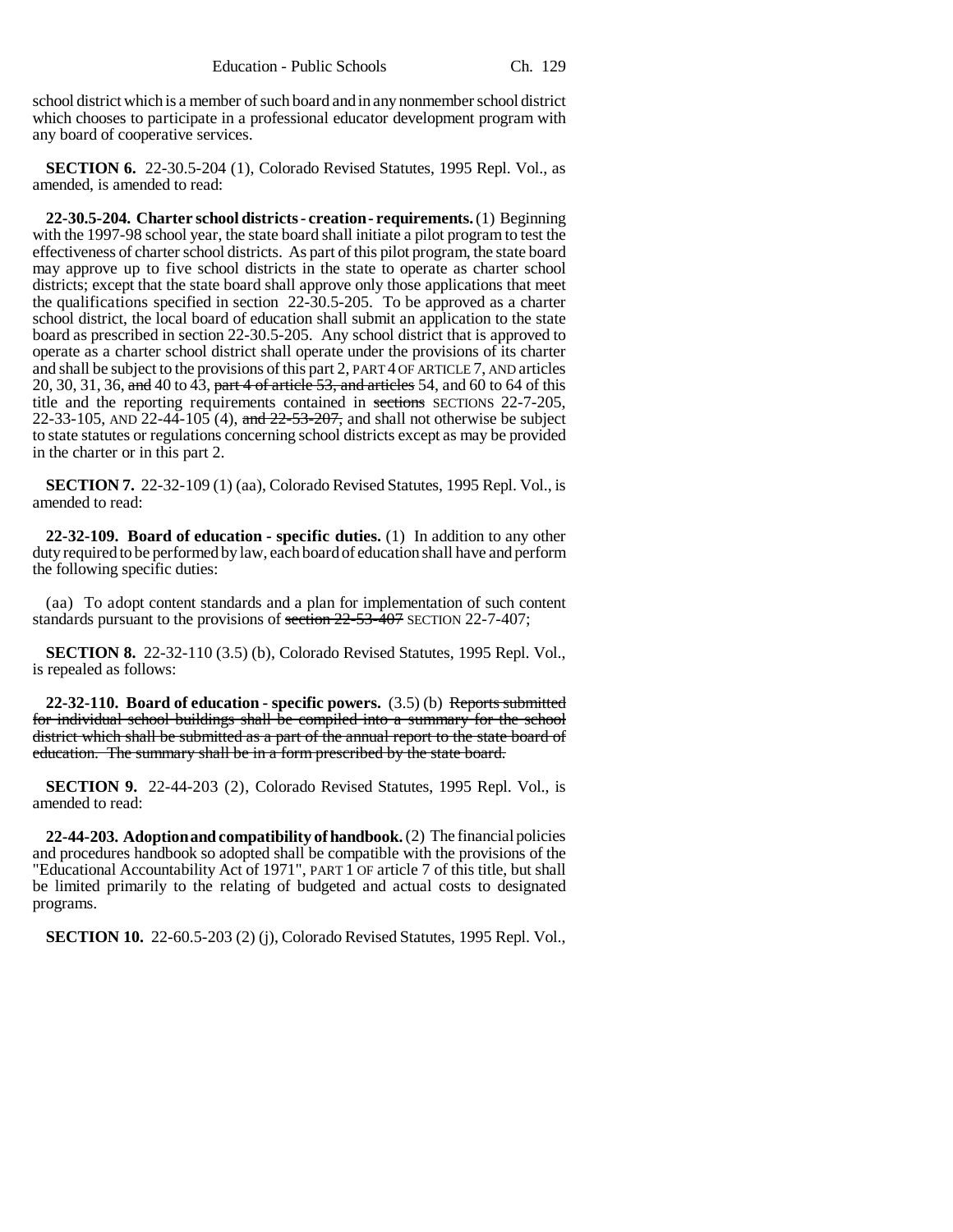is amended to read:

**22-60.5-203. Assessment of professional competencies.** (2) The following list of areas of knowledge is a guideline to be used by the state board of education and shall not be construed as inclusive or prescriptive:

(j) Knowledge and application of standards-based education pursuant to part 4 of article 53 ARTICLE 7 of this title.

**SECTION 11.** 22-60.5-303 (2) (h), Colorado Revised Statutes, 1995 Repl. Vol., is amended to read:

**22-60.5-303. Assessment of professional competencies.** (2) The following list of areas of knowledge is a guideline to be used by the state board of education and shall not be construed as inclusive or prescriptive:

(h) Knowledge and application of standards-based education pursuant to part 4 of article 53 ARTICLE 7 of this title.

**SECTION 12.** 22-60.5-308 (2) (h), Colorado Revised Statutes, 1995 Repl. Vol., is amended to read:

**22-60.5-308. Assessment of professional competencies.** (2) The following list of areas of knowledge is a guideline to be used by the state board of education and shall not be construed as inclusive or prescriptive:

(h) Knowledge and application of standards-based education pursuant to part 4 of article 53 ARTICLE 7 of this title.

**SECTION 13.** 23-1-119 (1), Colorado Revised Statutes, 1995 Repl. Vol., is amended to read:

**23-1-119. Commission directive - transition between K-12 education system and postsecondary education system.** (1) The general assembly hereby finds and declares that, in order for students to succeed at state-supported institutions of higher education, the Colorado public system of elementary and secondary education must have provided such students with the skills and abilities necessary to make the transition to the postsecondary system. The general assembly further recognizes that the establishment of goals and standards for providing such skills and abilities is the prerogative of the elementary and secondary public education system. The general assembly recognizes that, in establishing such goals and standards, the elementary and secondary education system should be in communication with the postsecondary education system regarding the skills and abilities that are needed to succeed in higher education. It is therefore the intent of the general assembly that the commission, in consultation with the Colorado commission for achievement in education created pursuant to section 22-53-301 SECTION 22-7-301, C.R.S., and the state board of education and appropriate school district boards, adopt necessary policies and procedures to facilitate the transition for students between the two systems.

**SECTION 14.** 23-1-121, Colorado Revised Statutes, 1995 Repl. Vol., is amended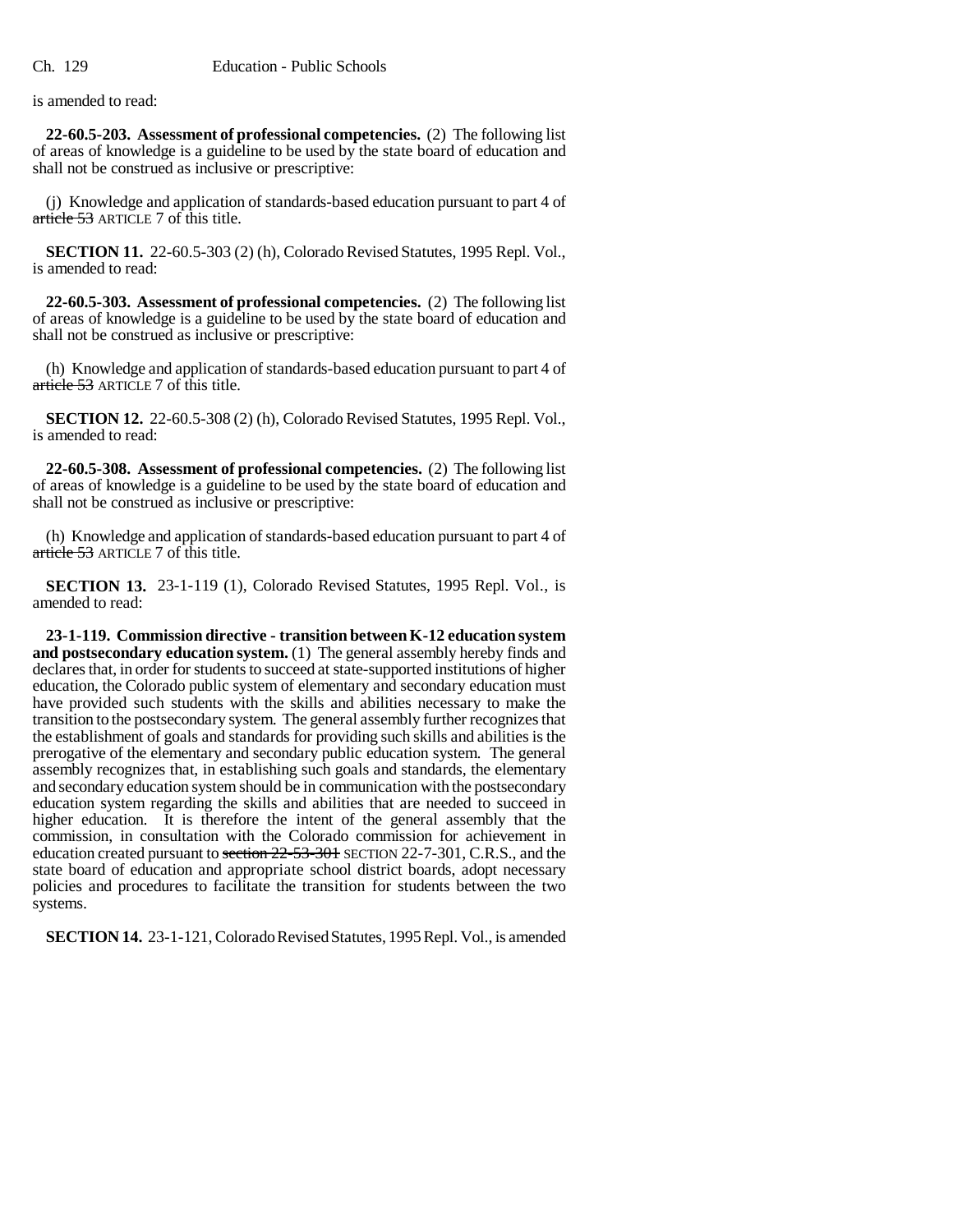#### to read:

**23-1-121. Commission directive - education in standards-based education.** The general assembly hereby finds and declares that, in order to implement standards-based education in the public schools of this state pursuant to part 4 of article 53 ARTICLE 7 of title 22, C.R.S., state-supported institutions of higher education must ensure that persons who are preparing to enter the education profession learn to practice their profession in accordance with the principles of standards-based education, as defined in section 22-53-402 (11) SECTION 22-7-402 (11), C.R.S. It is therefore the intent of the general assembly that, in consultation with the Colorado commission for achievement in education created pursuant to section  $22-53-301$  SECTION 22-7-301, C.R.S., the state board of education, the state standards and assessments adoption and implementation council created pursuant to section 22-53-404 SECTION 22-7-404, C.R.S., and appropriate school district boards of education, the commission adopt the necessary policies and procedures to ensure that institutions of higher education include the precepts of standards-based education, as outlined in part 4 of article 53 ARTICLE 7 of title 22, C.R.S., in the curriculum for persons who are preparing to enter the teaching profession. Such policies and procedures shall not limit the authority of the state board of education to evaluate and approve the programs of teacher preparation offered at Colorado institutions of higher education pursuant to section 22-2-109, C.R.S.

**SECTION 15.** 23-1-122 (2) (a) (I), Colorado Revised Statutes, 1995 Repl. Vol., is amended to read:

**23-1-122. Commission directive - separately funded policy areas.** (2) (a) For the 1994-95 fiscal year, additional appropriations may be available, through a competitive grant process, to governing boards which have in place or establish programs or services which coordinate the delivery of education to students in kindergarten through twelfth grade with the delivery of education to students in institutions of higher education. Such programs or services shall fall within the following parameters:

(I) Programs for the development and implementation of content standards for undergraduate education which are consistent with the content standards developed for kindergarten through twelfth grade pursuant to part 4 of  $\pi$  tiele 53 ARTICLE  $\bar{7}$  of title 22, C.R.S.;

**SECTION 16. Repeal.** Article 53 of title 22, Colorado Revised Statutes, 1995 Repl. Vol., as amended, is repealed.

**SECTION 17. Repeal.** If House Bill 97-1253 becomes law, then part 3 of article 7 of title 22, Colorado Revised Statutes, as amended, is repealed.